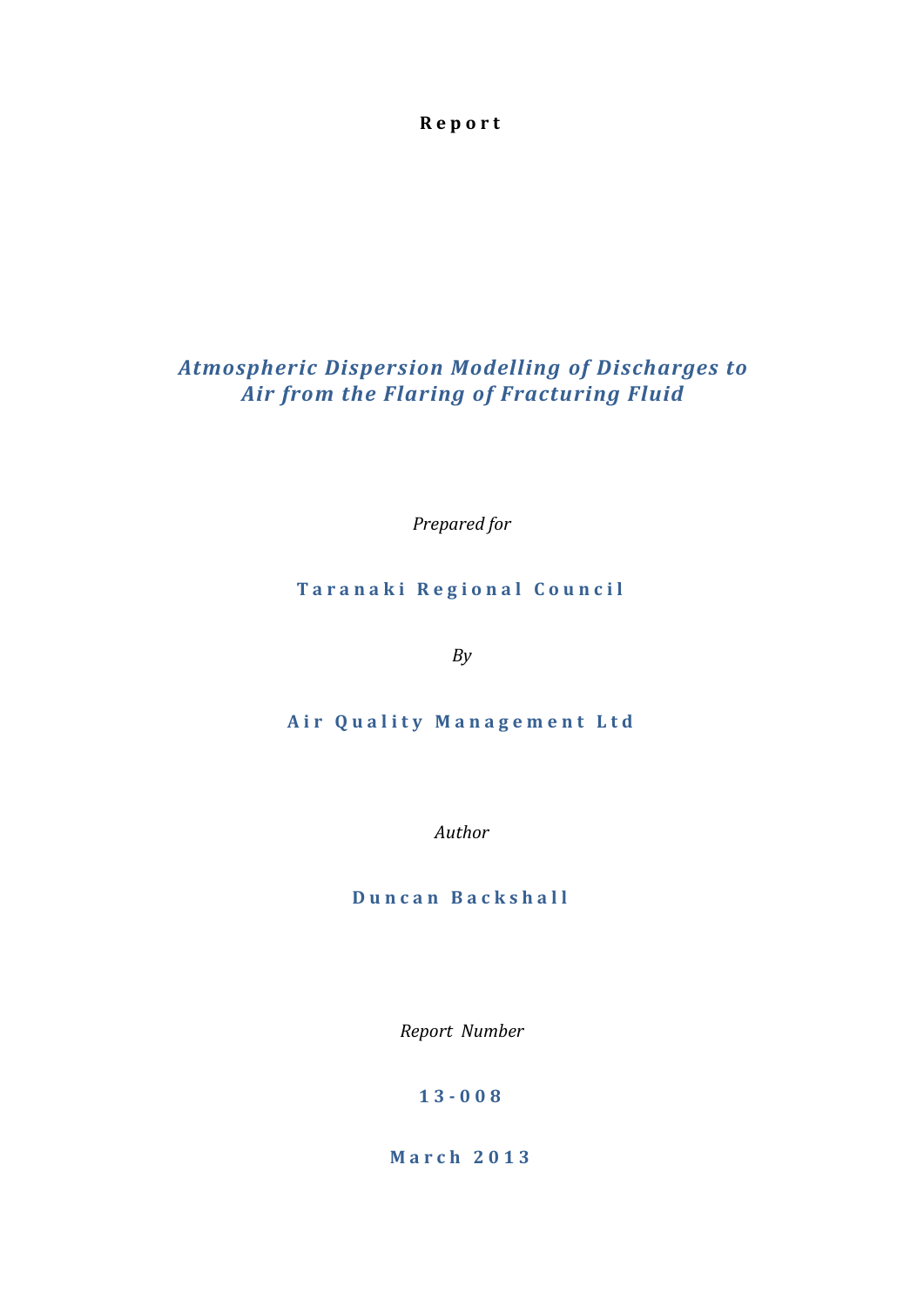## **Table of Contents**

| $\mathbf{1}$   |       |  |                             |    |
|----------------|-------|--|-----------------------------|----|
|                | 1.1   |  |                             |    |
|                | 1.2   |  |                             |    |
| 2              |       |  |                             |    |
|                | 2.1   |  |                             |    |
|                | 2.2   |  |                             |    |
|                | 2.3   |  |                             |    |
|                | 2.4   |  |                             |    |
|                | 2.4.1 |  |                             |    |
|                | 2.4.2 |  |                             |    |
|                | 2.4.3 |  |                             |    |
|                | 2.4.4 |  |                             |    |
| 3              |       |  |                             |    |
|                | 3.1   |  |                             |    |
|                | 3.2   |  |                             |    |
|                | 3.3   |  |                             |    |
|                | 3.3.1 |  |                             |    |
|                | 3.3.2 |  |                             |    |
|                | 3.3.3 |  |                             |    |
|                | 3.3.4 |  |                             |    |
| 4              |       |  | Discussion and Limitations. | 14 |
|                |       |  |                             |    |
| 5 <sup>1</sup> |       |  |                             |    |
|                | 5.1   |  |                             |    |
|                | 5.2   |  |                             |    |
|                | 5.3   |  |                             |    |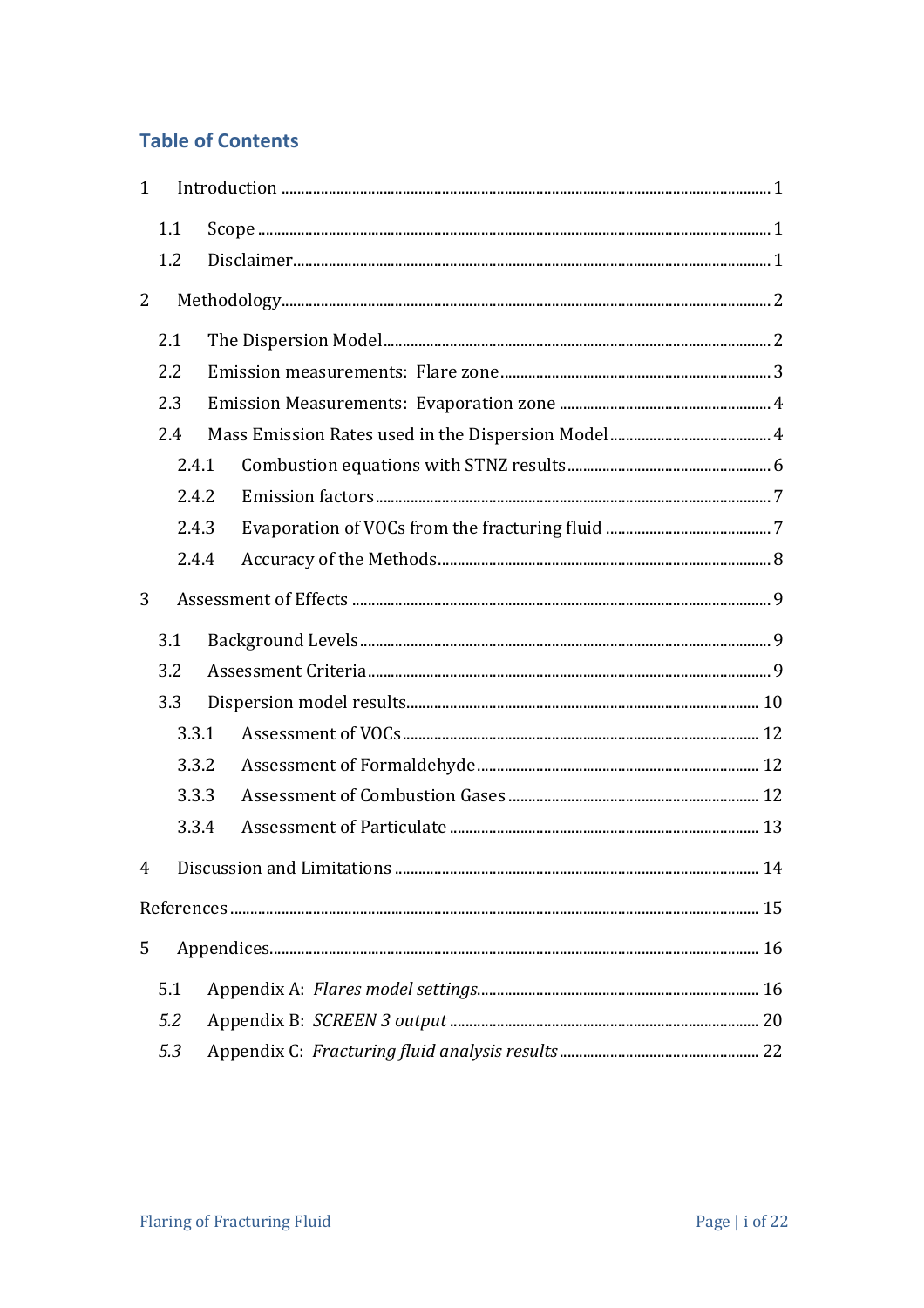# **Figures and Tables**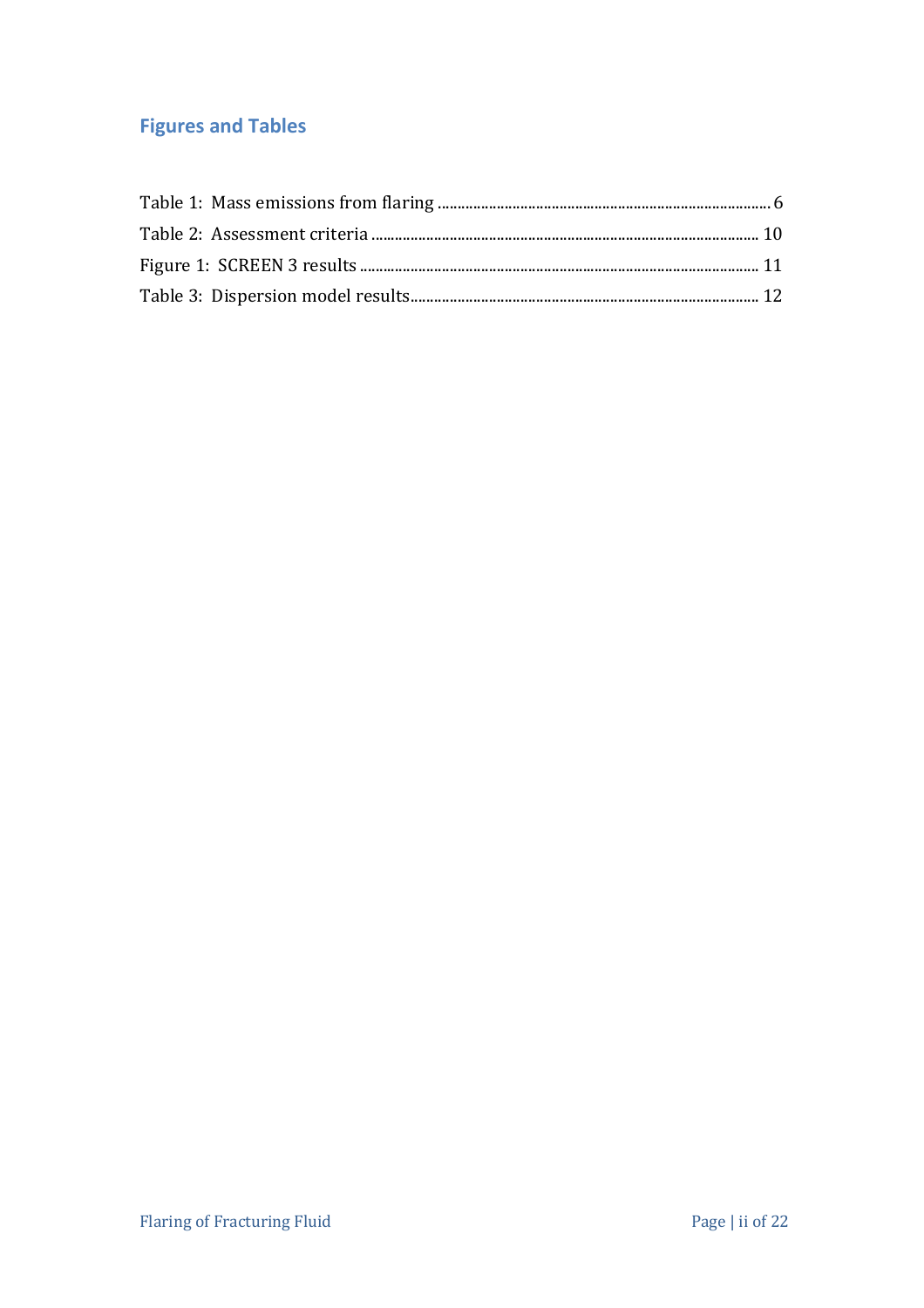## <span id="page-3-0"></span>**1 Introduction**

A study carried out during 1998 (Abbott, Backshall, & Bingham, 1998) investigated emissions to air as a result of gas and condensate flaring from flare pits in Taranaki. The flare was sampled from the side using an extended probe, and samples were collected and analysed for selected toxic air pollutants. In addition, the sample gas was continuously analysed for products of combustion.

These results were then used in an atmospheric dispersion modelling study in order to assess possible effects on ambient air quality. Ambient ground level concentrations predicted by the model were well below the corresponding air quality guidelines.

Fluid fracturing is a technique used to increase the production from gas wells. Liquid under pressure is injected down the well, with excess fluid returned to the wellhead. This fluid is usually disposed of by re-injection, but on occasion the fluid is pumped into a flare pit, where a gas flare evaporates the liquid. Most of the volatile organic compounds (VOCs) contained in the liquid will be combusted in the flare.

Emission tests were carried out at a flare pit in Taranaki during February 2012 to investigate possible effects from the flaring of fracturing fluid. The method was similar to that used for the 1998 study; the main difference being the use of a manifold so that a number of sample trains could be operated simultaneously. At the same time, ambient air quality was monitored downwind from the flare pit. Details of these studies can be found in reports by Source Testing New Zealand (STNZ) (Source Testing New Zealand Ltd, 2012) and the Regional Council (Taranaki Regional Council, 2012). However, not all pollutants, especially some toxic substances typically found at very low concentrations, can be readily measured in ambient air.

### <span id="page-3-1"></span>**1.1 Scope**

Taranaki Regional Council requested that Air Quality Management Ltd carry out a dispersion modelling study of discharges to air from the flare pit during disposal of the fracturing fluid. The aim of this study was to predict the maximum downwind concentrations of the pollutants discharged to air during the disposal of fracturing fluid.

### <span id="page-3-2"></span>**1.2 Disclaimer**

This review has been prepared by Air Quality Management on the specific instructions of the Taranaki Regional Council. It is solely for our Client's use for the purpose for which it is intended in accordance with the agreed scope of work. Unless Air Quality Management has given prior written consent, any use or reliance by any person contrary to the above is at that person's own risk.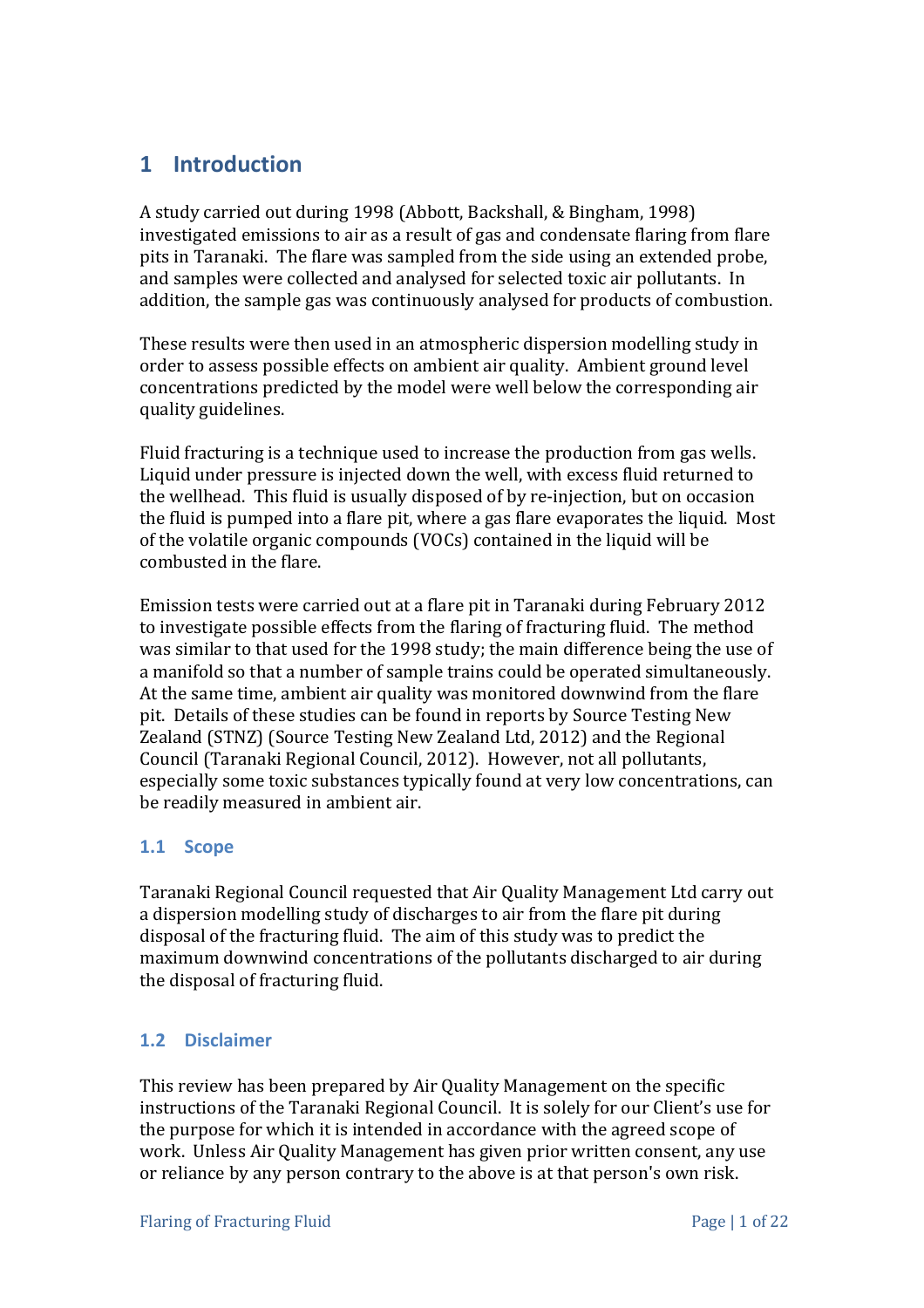## <span id="page-4-0"></span>**2 Methodology**

Atmospheric dispersion modelling is typically used to relate mass emission rates of pollutants from a source(s) to the resulting concentrations in ambient air downwind from this source. These are mathematical models that use Gaussian air pollutant dispersion equations to determine downwind ground level concentrations. Most dispersion models use this approach, including the "puff" models such as CALPUFF.

The Regional Council requested that the modelling be carried out for a generalised situation rather than a specific drilling operation in Taranaki. This was because the terrain and meteorological conditions in Taranaki can vary widely, depending on the topography and the location relative to the mountain and coastline. So it was decided to carry out a screening study, which should give the maximum possible ground level concentrations. Screening models do not use site-specific meteorological data, but instead include a set of conditions that should result in worst-case plume dispersion. It should be noted that these conditions may not actually occur at a particular location, so screening studies are likely to be conservative.

The model selected for this study, and the reasons for this choice, are discussed below. The emission data used the model are then described in the remaining subsections.

### <span id="page-4-1"></span>**2.1 The Dispersion Model**

There are many atmospheric dispersion models, some of which are general models designed for a variety of source configurations whereas others are intended for specific applications, such as vehicle traffic on roads. The AUSPLUME model is intended for a variety of applications, and was used for the 1998 study. An updated version is still in use in Australia and New Zealand today.

This is a steady-state Gaussian model, where the meteorological conditions at the source are assumed to remain constant as the plume travels downwind. While non-steady state models can give more accurate predicted concentrations in complex terrain or at distances of more than a few kilometres downwind, models such as AUSPLUME are considered to be appropriate for situations where the terrain is reasonably flat and we are not concerned with long-distance transport of pollutants. Given that a flare pit is a low-level source, maximum concentrations would be expected a few hundred metres downwind.

Only a limited number of models include flares as a source option. These include some US EPA models, such as SCREEN3 (U. S. Environmental Protection Agency, 1995). As the name would suggest, this is a screening model. This type of model is primarily intended for use in situations where emissions from the source are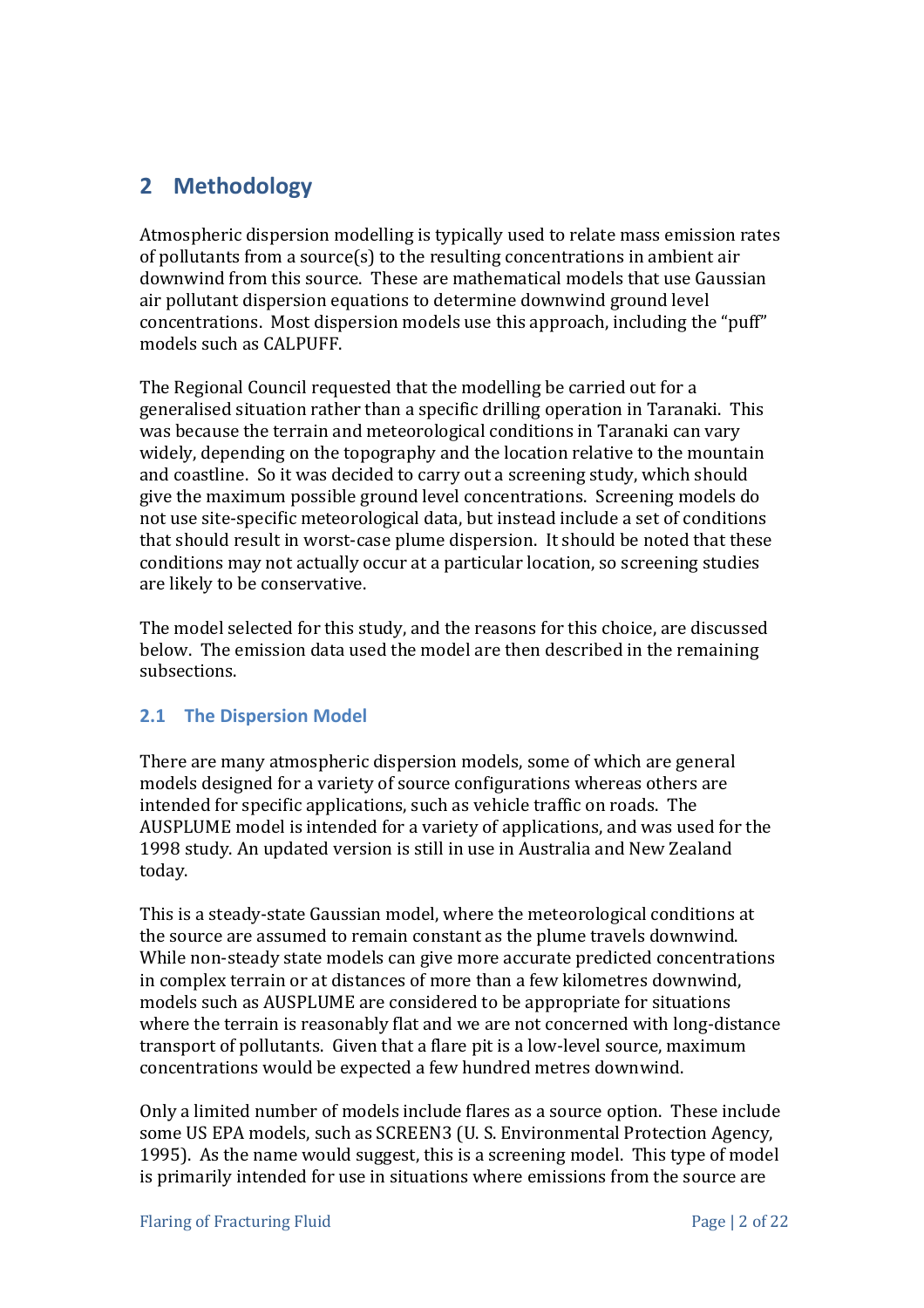unlikely to result in significant effects on ambient air quality. Such models usually include a set of meteorological data intended to estimate maximum possible downwind concentrations and incorporate conservative settings for the model options.

One disadvantage of screening models is that long-term average concentrations (greater than 24 hours) are difficult to determine with a reasonable degree of accuracy. This was one of the reasons why the AUSPLUME model was chosen for the 1998 study, as the evaluation criteria for some of the pollutants included long-term average concentrations.

However, the disposal of fracturing fluids in a flare pit will generally take only a few hours and is likely to be infrequent. So in this case, a screening model that included flares as a source type was considered to be more suitable than a general model such as AUSPLUME.

The SCREEN3 model with the flare source option is currently the federal standard for assessing flare discharges in the US, and this model with the default settings was used to predict ground level concentrations during fluid disposal. A recent study by Trinity Consultants (Boger & Kanchan, 2012) compared the flare modelling methodologies prescribed by state regulatory authorities in the US and Canada. They found that the U.S. EPA method generally predicted levels similar to the other methods.

Screen View version 3.5.0 (Lakes Environmental, 2011) was used for this study. This is a version of SCREEN3 developed by Lakes Environmental that includes a user-friendly interface.

### <span id="page-5-0"></span>**2.2 Emission measurements: Flare zone**

The STNZ emission monitoring study (Source Testing New Zealand Ltd, 2012) measured the concentrations of selected pollutants at the outer edge of the flare pit above the liquid. There are many practical difficulties in carrying out this type of testing. One of the key issues is the difficulty in placing the sample inlet, which is at the end of a long stainless steel probe, at a suitable position to collect representative samples.

If the inlet is too far from the flare, then the sample will be diluted by ambient air, and the mass of the pollutants collected will be comparatively low. However, if the probe inlet is within the combustion zone, then the flammable material in the flare may not be completely combusted and the samples are unlikely to be representative of the flare emissions.

This is discussed in the STNZ report, where it is noted that essentially no flare emissions were collected during the third sample due to a wind change.

Table 23 of the STNZ report summarises the results of the combustion gas monitoring. The mean oxygen levels during each of the three samples were 20.8%, 20.8% and 21.0%, which indicates a very high level of dilution of the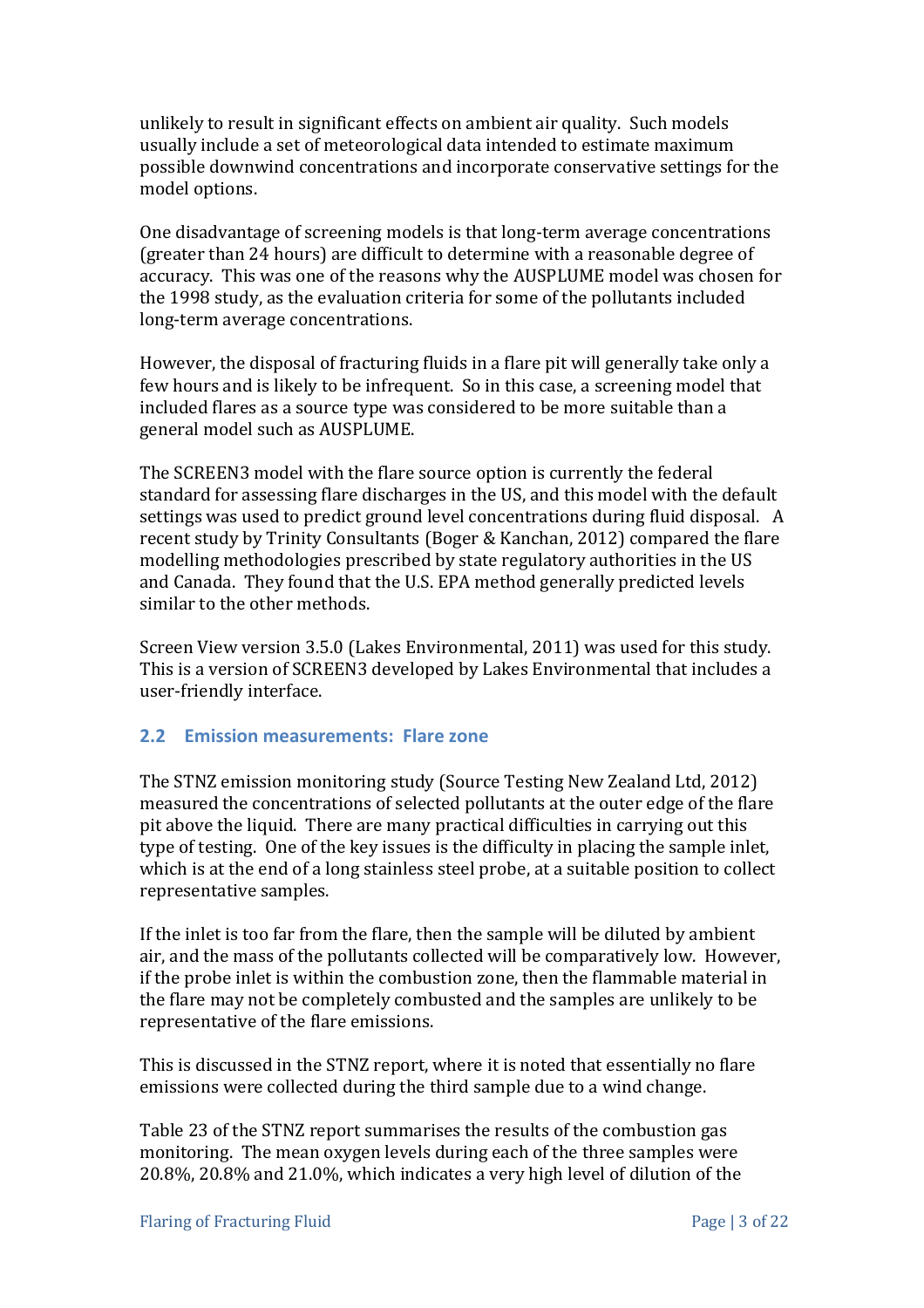sample. The levels for the first and second samples are similar to those measured during the 1998 ESR study.

The high dilution level had a number of effects on the results from the emission monitoring:

- 1. Compared to typical stack testing results, comparatively low emission concentrations were measured. In some cases, e.g. the dioxin / furan results, measured concentrations were below the limits of detection (LOD).
- 2. As the measured oxygen levels were typically a few tenths of a percent below 21%, measurement accuracy is reduced. For example, a measured value of 20.8% will be in the range 20.75 to 20.84%.
- 3. The combination of the above reduces the accuracy with which mass emission rates can be estimated.

### <span id="page-6-0"></span>**2.3 Emission Measurements: Evaporation zone**

As well as sampling from the edge of the flare, STNZ also measured concentrations of certain VOCs above the surface of the fracturing fluid in the flare pit. While these results are of interest, the sample inlet was positioned upwind of the combustion zone where air drawn in by flare combustion was likely to dilute the gas samples.

If the sampled gas had been representative of the VOC concentrations immediately above the liquid surface , then it may have been possible to directly estimate the total evaporation rate from the fracturing fluid. However, as with the combustion zone sampling, there were clearly practical difficulties in positioning the probe sample inlet.

### <span id="page-6-1"></span>**2.4 Mass Emission Rates used in the Dispersion Model**

One of the key inputs required for dispersion modelling is the mass emission rate of the pollutant being assessed. For point sources (stacks discharging above ground level), this is usually determined by multiplying the measured, or estimated, emission concentration by the gas flow rate.

An alternative method for combustion sources is to use standard combustion equations that relate fuel usage, the airflow required for combustion and the excess air (oxygen) to the flue gas emission rate. This approach was used in the 1998 ESR study to determine mass emission rates for the selected pollutants.

This approach has some deficiencies when applied to flare emissions. One of the key issues is that the combustion process is not contained within a boiler or incinerator. The amount of air entering the combustion zone is unknown, which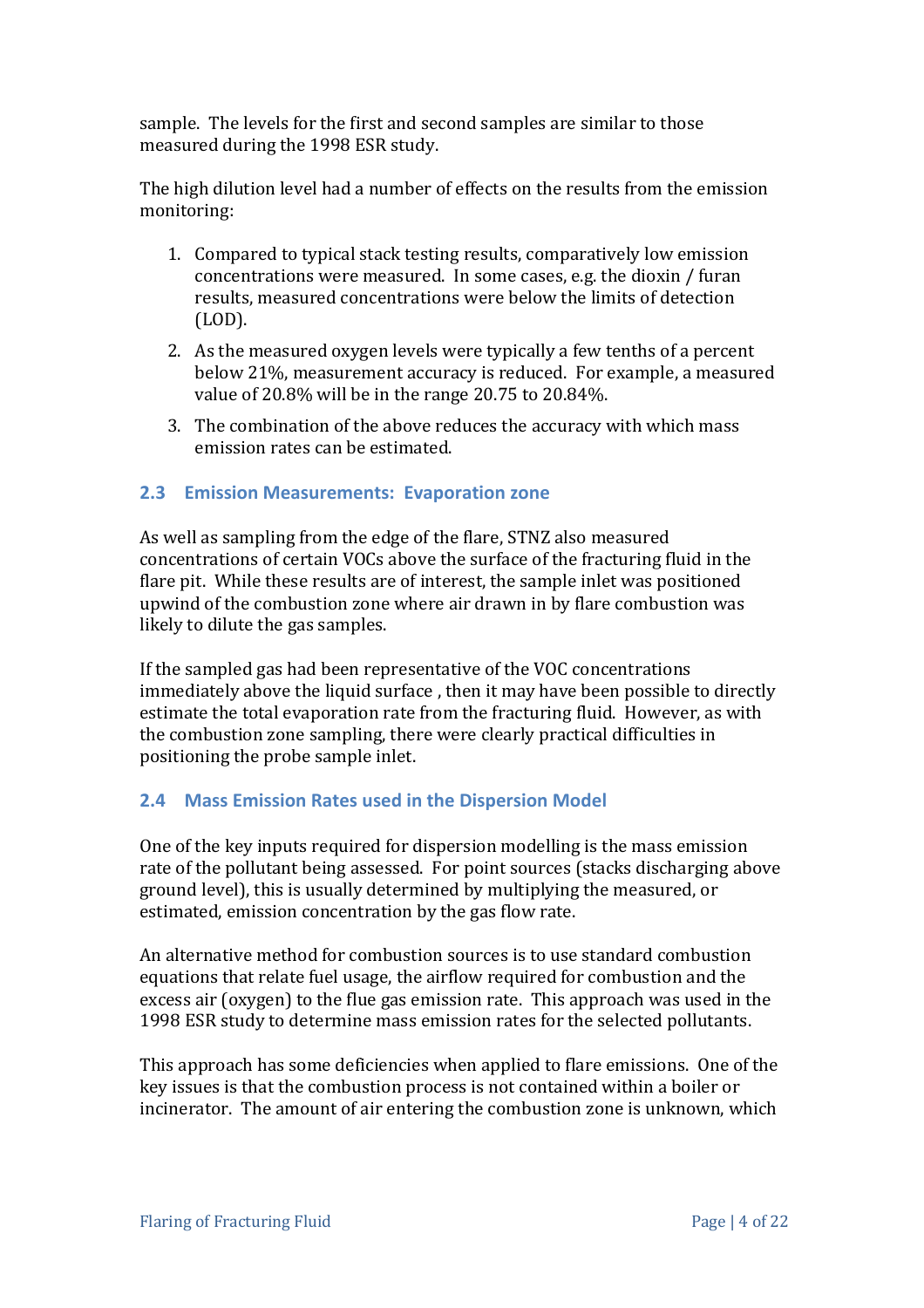means that the calculated combustion gas<sup>1</sup> emission rate is likely to be inaccurate. Combined with the difficulty of determining a representative temperature and effective diameter of the combustion zone, there is likely to be a significant margin of error in the calculated mass emissions. In the case of the STNZ emission tests, the sample dilution and LOD issues discussed above will compound this.

Given the issues in determining mass emission rates based on the results of the emission tests, other approaches were investigated. These included:

- 2. Using suitable emission factors.
- 3. Assuming that all of the VOCs in the fracking fluid were evaporated and not combusted in the flare.

<span id="page-7-0"></span>All three approaches were used to determine the mass emission rates used in the dispersion model, as shown in Table 1. More than one method was used for some compounds, which increases confidence in the estimates. Details of each method and its application are given in the following sections.

 $\overline{a}$ 

<sup>&</sup>lt;sup>1</sup> The discharges to air from a boiler are normally referred to as flue gas. As there is no flue or stack in this case, then the discharges from flares will be referred to as combustion gas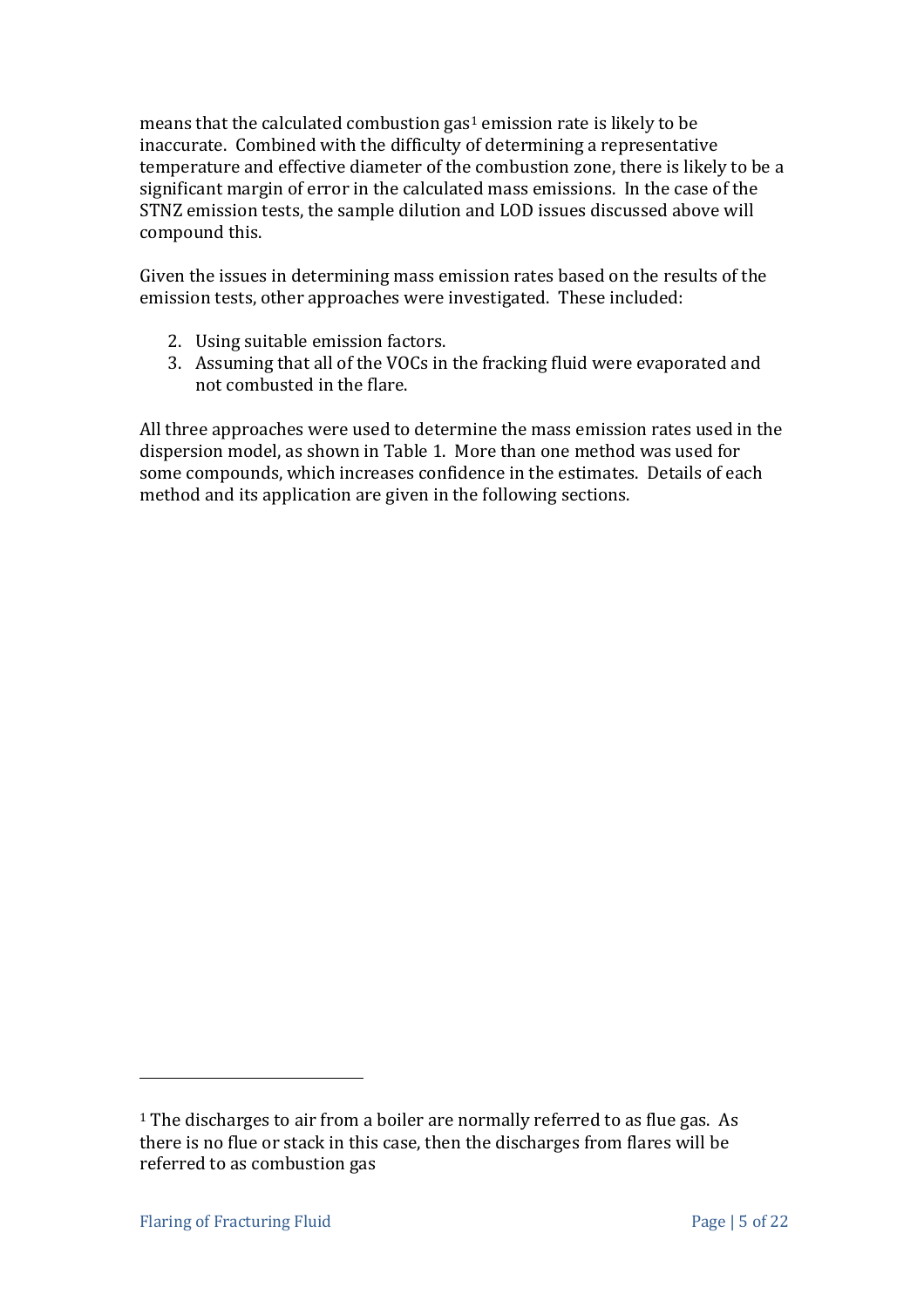| <b>Compound</b>                                                                                                   | <b>Mass emission calculation method</b>                 |                              |                                              |  |
|-------------------------------------------------------------------------------------------------------------------|---------------------------------------------------------|------------------------------|----------------------------------------------|--|
|                                                                                                                   | Combustion<br>equations                                 | <b>Emission factors</b>      | <b>Fracking fluid VOC</b><br>analysis        |  |
|                                                                                                                   |                                                         | Mass emission rate $(g/s)$   |                                              |  |
| <b>TSP</b><br><b>NO<sub>x</sub></b><br><b>VOC</b><br>VOC (BTEX)<br>C <sub>0</sub><br>PAH (as BaP)<br>Formaldehyde | $\mathbf{1}$<br>2.27<br>0.44<br>8.53<br>0.00013<br>0.14 | 0.24<br>0.62<br>1.27<br>3.37 | 0.35<br>0.006                                |  |
| benzene<br>toluene<br>ethylbenzene<br>m&p-xylene<br>o-xylene<br>methanol                                          |                                                         |                              | 0.05<br>0.12<br>0.02<br>0.13<br>0.04<br>0.05 |  |
| $C7-C9$<br>$C10-C14$<br>C15-C36<br><b>Total HC</b>                                                                |                                                         |                              | 2.45<br>6.33<br>7.93<br>16.50                |  |

#### **Table 1: Mass emissions from flaring**

### <span id="page-8-0"></span>**2.4.1 Combustion equations with STNZ results**

Combustion equations are often used to calculate emissions from stationary combustion sources such as boilers and incinerators. If the fuel composition and rate of use are known, then the amount of oxygen required for complete combustion can be calculated. The composition of the flue gas can then be determined if the amount of excess air is known or estimated.

This approach can only be used for products of combustion resulting directly from oxidation of the fuel. For example, sulphur dioxide emissions can be determined as this is formed from the sulphur contained in the fuel. However, oxides of nitrogen cannot be estimated this is primarily formed from nitrogen in the air during combustion.

This method is difficult to apply to uncontrolled combustion sources such as gas flares. This is mainly because large volumes of air are entrained into the combustion zone so it is not possible to accurately estimate parameters such as excess oxygen, combustion gas temperature, etc.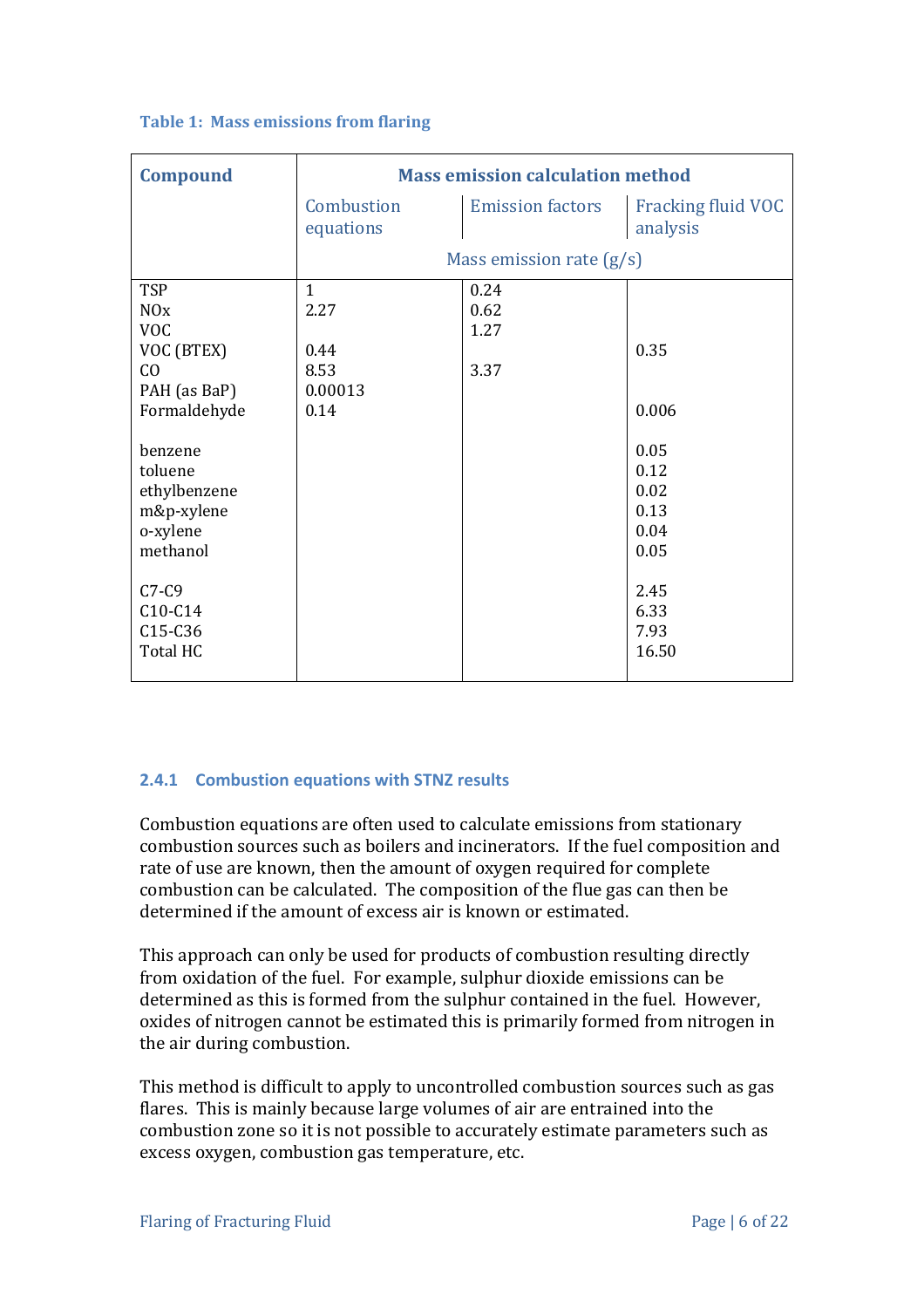Notwithstanding these difficulties, this was the method used in the earlier ESR study. Excess oxygen was based on the combustion gas measurements during the sampling and was used to determine volumetric flow rate and vertical velocity for the dispersion modelling. As the dilution factor was very high, the estimates of the combustion gas parameters were expected to be result in conservative model predictions because the temperatures of the combustion gases and therefore plume buoyancy would be higher than modelled.

#### <span id="page-9-0"></span>**2.4.2 Emission factors**

The US EPA in their compendium of emission factors, AP-42, has published some data for flares. Flare emissions were tested under controlled conditions using synthetic gas mixtures and the results used to derive the emission factors presented in Section 13.5 of AP-42. While only one set of emission tests was used to determine the emission factors, they have been rated as "B" (above average accuracy). However, factors were only published for the following 4 pollutants:

- Total hydrocarbons
- Carbon monoxide
- Oxides of nitrogen
- Soot

The emission factors are incorporated in the Flares model by Enviroware (Enviroware, 2011), which is a model designed to estimate the atmospheric impact of industrial flares, and was used to estimate mass emission rates. The output from the model is presented in Appendix A along with the model input settings.

### <span id="page-9-1"></span>**2.4.3 Evaporation of VOCs from the fracturing fluid**

As part of the study of emissions from the disposal of fracturing fluids, the Regional Council commissioned analyses of the fluid stored in the holding tank prior to flaring. One sample was taken and analysed for VOCs. These results are presented in Appendix C.

The volume of fluid pumped into the flare pit was recorded on each day of the sampling, so the mass of each VOC can be calculated from the analysis results, which were reported as  $\mu$ g/m<sup>3</sup>. The well log for the emission testing period showed the gas fuel flow rate, but gave only a total for the fluid pumped into the flare pit.

As the fluid in the flare pit heats up during flaring, the VOCs will evaporate with most of the vapour entrained into the flare and combusted. Some of the vapour evaporated near the outside of the pit, especially on the downwind side, may mix with ambient air and disperse downwind.

The evaporation rates of the VOCs will vary during the flaring as the fluid is heated and the compounds vaporise.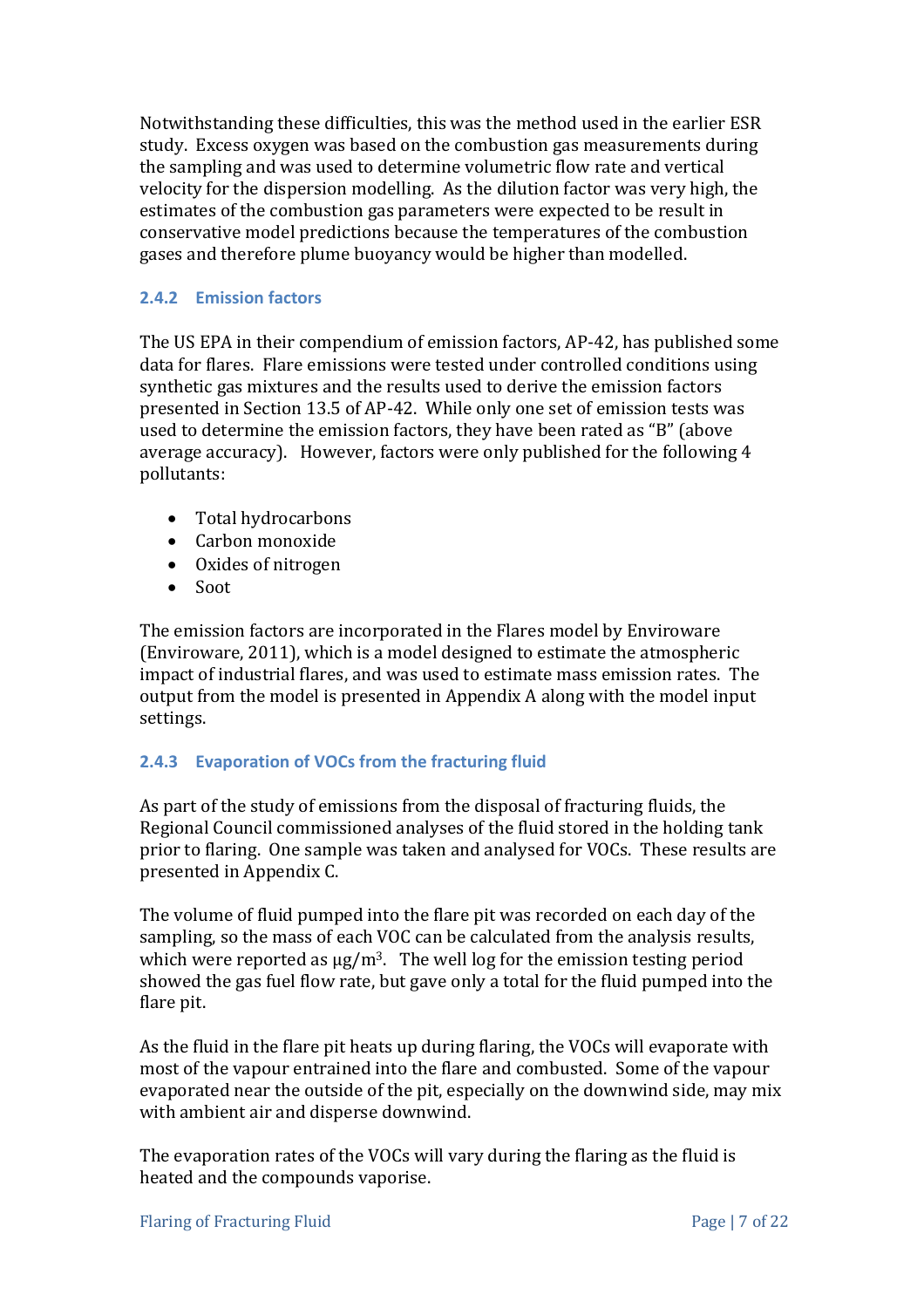Given the dynamics of the vaporisation process, it would be very difficult to estimate evaporation and combustion rates. A conservative estimate of the mass emission rates was made by assuming that all of the VOCs contained in the fluid evaporated at a constant rate during the flaring. While this approach is likely to underestimate the peak evaporation rate, the assumption that none of the VOCs were combusted is expected to be highly conservative.

It should be noted that this approach may underestimate the total mass emission rate of compounds such as formaldehyde that form as combustion products.

### <span id="page-10-0"></span>**2.4.4 Accuracy of the Methods**

Although each of the methods has some deficiencies as noted in the previous sections, it would be reasonable to assign the highest accuracy to the estimates made using the AP-42 emission factors as these are based on emission test results carried out under controlled conditions. The other two methods can be expected to be less accurate but the total mass emissions estimated from the fluid analysis are likely to be conservative, especially given that most of the VOC evaporated from the fluid surface is likely to be combusted in the flare.

Given the assumptions made to determine mass emission rates using combustion equations, the agreement between the results from this method and the emission factor approach is good, with the largest discrepancy being a factor of 4 for the TSP results. It is unclear why the STNZ results were higher in this case; one possibility is that higher levels of soot were present at the edge of the flare due to incomplete combustion. However, given the uncertainties in the mass emission rates calculated from the STNZ results, this should be considered as good agreement between the methods.

The largest discrepancy between methods was for formaldehyde mass emissions determined from the concentration in the fluid and the STNZ results, which were 6 and 143 mg/s respectively. The reasons for this are unclear, although as noted previously, formaldehyde may have formed in the flare as a product of combustion, which would increase the amount of formaldehyde in the plume relative to that vaporised from the fracturing fluid.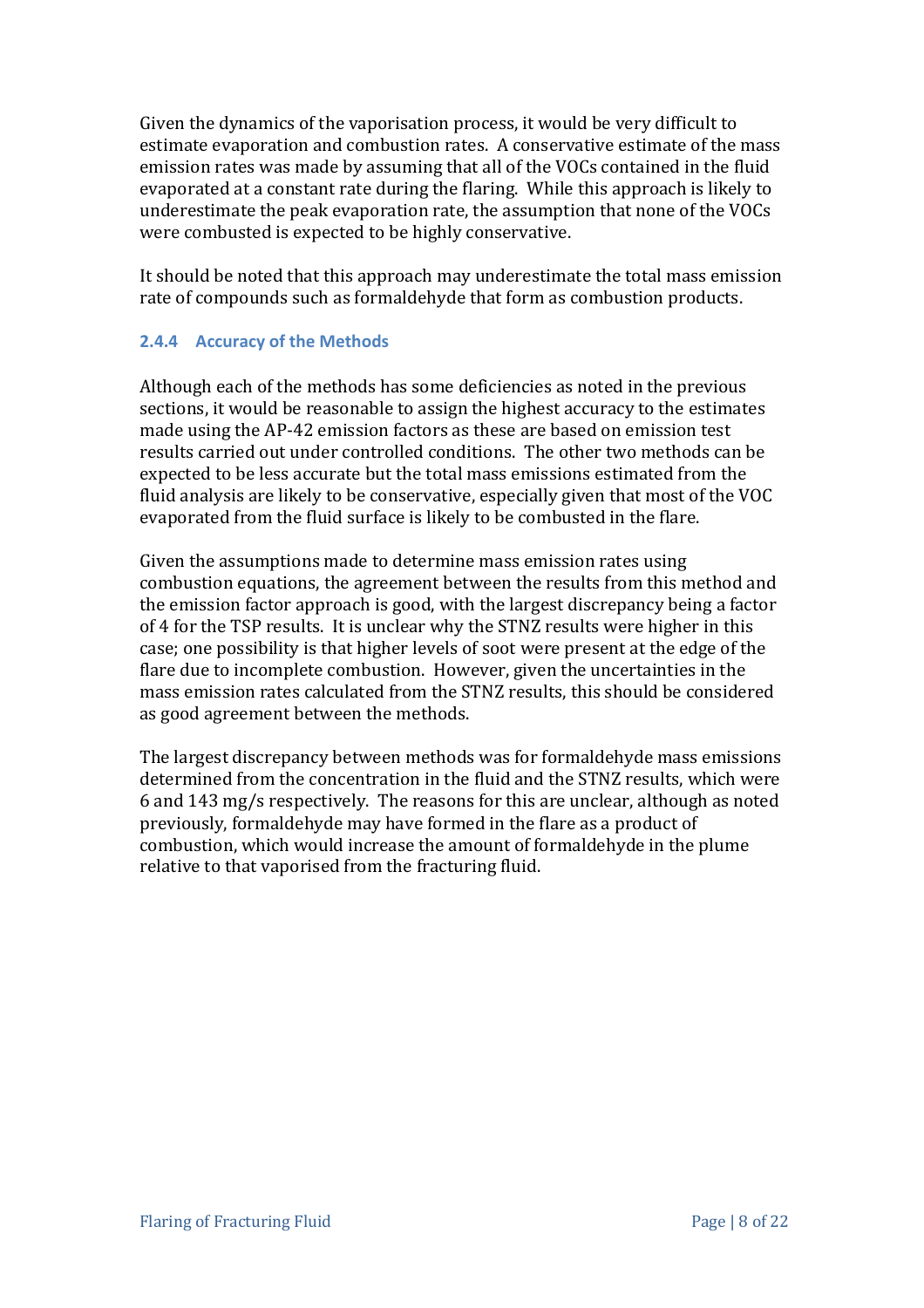## <span id="page-11-0"></span>**3 Assessment of Effects**

The mass emission rates used in the model were those presented in Table 1 in Section 2.4. In the cases where more than one estimate was available, the highest was used.

SCREEN3 is a screening model and few options are available when setting up the model, especially when the flare source option is selected. As the gas flow rate varied during the emission testing period, the maximum value was used to determine the flare heat output for the model, which was also used to determine mass emission rates from the AP-42 emission factors (using the Flares model), and from the STNZ results.

Copies of the SCREEN 3 model setup and output files are provided in Appendix B.

Assessment criteria are discussed in Section 3.2 and the SCREEN3 model results are presented in Section 3.3 and discussed in the subsequent sub-sections.

### <span id="page-11-1"></span>**3.1 Background Levels**

In order to assess the possible effects of discharges to air of specific pollutants, it is necessary to measure or estimate ambient levels of these substances. However, all of the pollutants considered in this study are generally of anthropogenic origin, so the levels in rural environments are likely to be very low. PM2.5 mostly results from combustion processes, although source apportionment studies in New Zealand have found sea salt and dust in this size fraction.

As ambient levels are likely to be minimal, background levels of zero have been assumed for all pollutants considered in this study.

In the case where a well is close to an industrial plant, it may be necessary to consider the effects of emissions from the plant of pollutants such as  $PM_{2.5}$ . However, this is not relevant to the screening study undertaken for this report.

### <span id="page-11-2"></span>**3.2 Assessment Criteria**

The following hierarchy of references was used to determine appropriate assessment criteria, as recommended in the Good Practice Guide for Assessing Discharges to Air from Industry.

- 1. New Zealand National Environmental Standards (NES)
- 2. New Zealand Ambient Air Quality Guidelines (NZ AAQG)
- 3. WHO Ambient Air Guidelines (WHO)
- 4. US EPA Reference Concentration for Chronic Inhalation Exposure (RfC) California OEHHA Acute Reference Exposure Levels (REL)

Due to the short-term and intermittent nature of the disposal of fracturing fluid by flaring, only short-term exposure criteria were considered, with one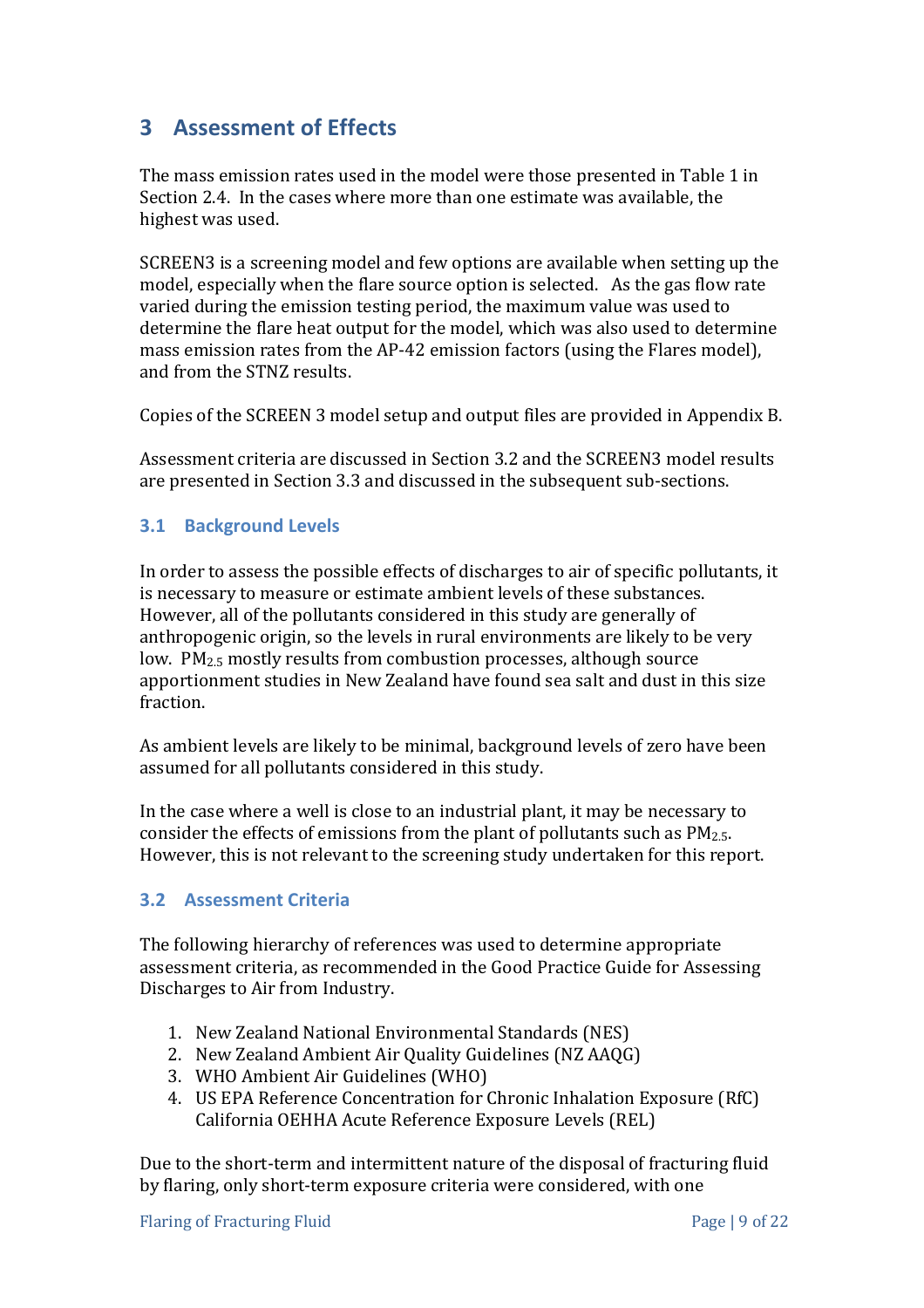exception. Assessment criteria for particulate matter (PM) are generally 24-hour averages or longer, so the WHO 24-hour average guideline of 25  $\mu$ g/m<sup>3</sup> for PM<sub>2.5</sub> was compared to the maximum model prediction for PM2.

Long-term exposure criteria (annual averages) are included in the table of exposure criteria. For some compounds the annual average guideline is far lower than the short-term exposure criteria. Using benzene as an example, the 6-hour average of  $1.3 \text{ mg/m}^3$  is more than 300 times the annual average.

| <b>Compound</b>         | <b>Exposure criteria</b>       | <b>Reference</b>                      |               |
|-------------------------|--------------------------------|---------------------------------------|---------------|
|                         | Acute (short-term)             | Chronic (long-term)                   |               |
| benzene                 | $1.3 \text{ mg/m}^3$ , 6-hour  |                                       | <b>OEHHA</b>  |
|                         |                                | $3.6 \,\mathrm{\upmu g/m^3}$ , annual | NZ AAQG       |
| toluene                 | $37 \text{ mg/m}^3$ , 1-hour   |                                       | <b>OEHHA</b>  |
| ethylbenzene            |                                | $2,000 \mu g/m3$ , annual             | <b>OEHHA</b>  |
| m&p-xylene,<br>o-xylene | $22 \text{ mg/m}^3$ , 1-hour   | $700 \mu g/m^3$ , annual              | <b>OEHHA</b>  |
| m&p-xylene,<br>o-xylene | $22 \text{ mg/m}^3$ , 1-hour   | $700 \mu g/m^3$ , annual              | <b>OEHHA</b>  |
| formaldehyde            | $100 \mu g/m^3$ ,<br>30-minute |                                       | NZ AAQG       |
| PM <sub>2.5</sub>       | $25 \mu g/m^3$ , 24-hour       | $\overline{\phantom{0}}$              | <b>NZ NES</b> |
| NO <sub>2</sub>         | $200 \mu g/m^3$ , 1-hour       |                                       | <b>NZ NES</b> |
| CO                      | $10 \text{ mg/m}^3$ , 8-hour   |                                       | <b>NZ NES</b> |

#### <span id="page-12-1"></span>**Table 2: Assessment criteria**

### <span id="page-12-0"></span>**3.3 Dispersion model results**

The output from SCREEN 3 is in the form of a graph showing ground level concentrations versus distances as presented in Figure 1. The model does not produce a 2-dimensional contour plot as it is a screening model and the set of meteorological conditions include wind speed but not direction.

 $\overline{a}$ 

<sup>&</sup>lt;sup>2</sup> A PM2.5 assessment criterion was used because PM from the flare is likely to be smoke, which is fine particulate less than 2.5 μm.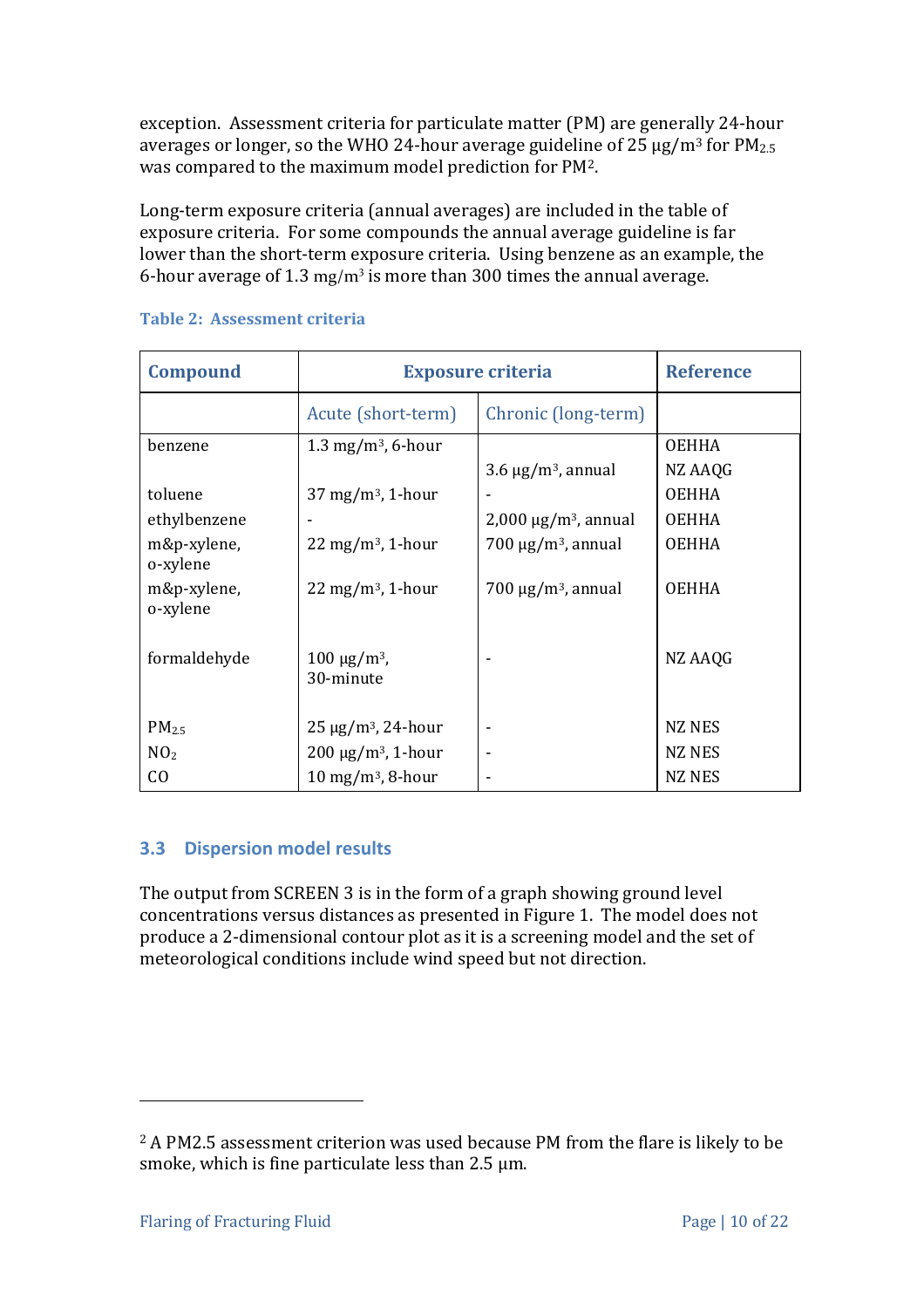#### <span id="page-13-0"></span>**Figure 1: SCREEN 3 results**



The maximum concentration is predicted to occur at a distance of 615 m downwind from the source. As there is only a single source, the model was run with a mass emission rate of 1 gram per second  $(g/s)$  and the resulting maximum ground level concentration of  $5.4 \ \mu g/m^3$  was scaled according to the mass emission rate of the specific compound.

The maximum predicted concentrations are given in Table 3 along with the short-term assessment criteria. The results are assessed in the following Sections.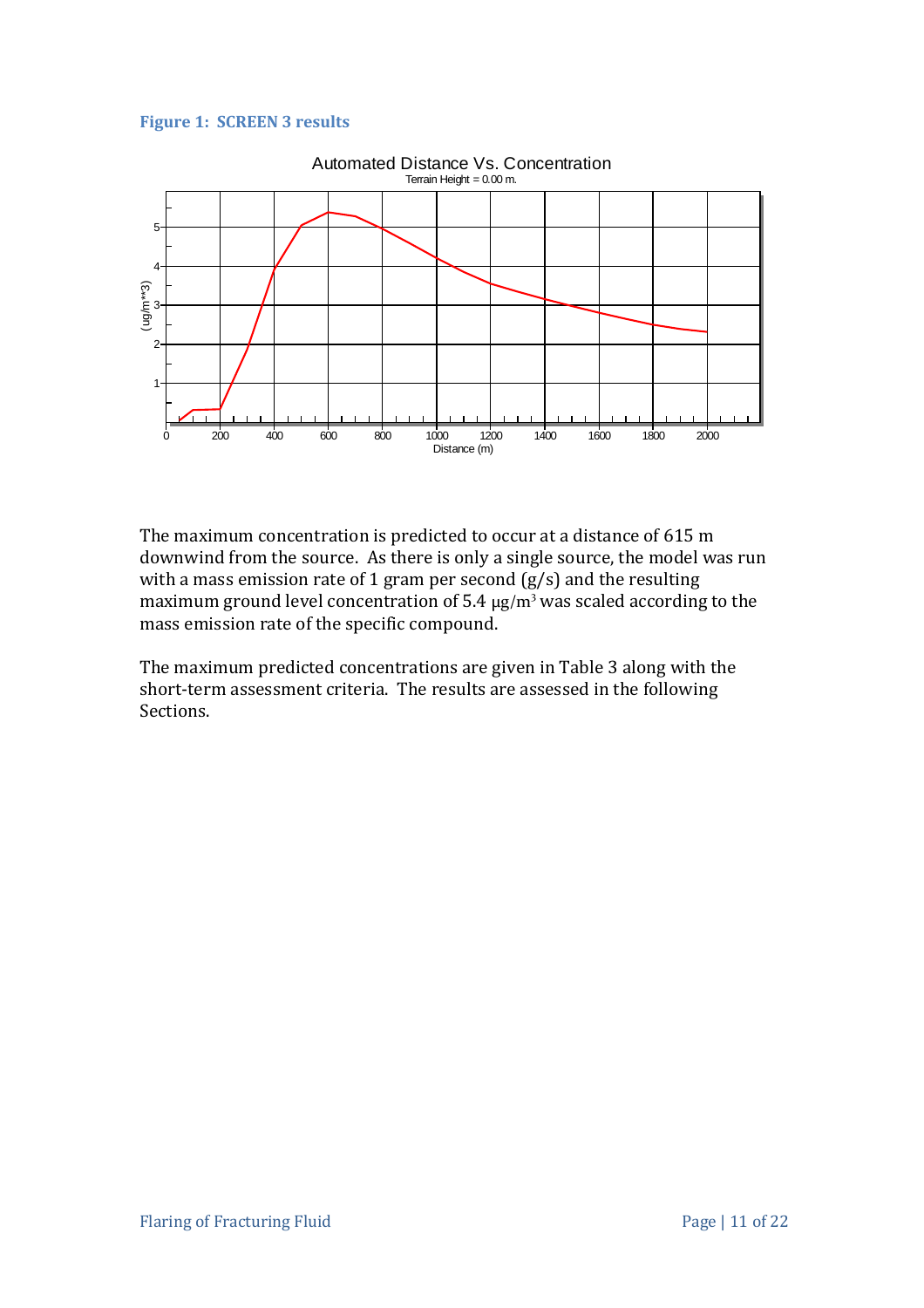| <b>Compound</b>   | <b>Maximum ground</b><br>level<br>concentration | <b>Exposure criteria</b>        |                           |
|-------------------|-------------------------------------------------|---------------------------------|---------------------------|
|                   | $(\mu g/m^3, 1$ -hour avg.)                     |                                 |                           |
|                   |                                                 | Acute (short-term)              | Chronic (long-term)       |
| benzene           | 0.26                                            | $1.3 \text{ mg/m}^3$ , 6-hour   | $3.6 \mu g/m3$ , annual   |
| toluene           | 0.63                                            | $37 \text{ mg/m}^3$ , 1-hour    |                           |
| ethylbenzene      | 0.09                                            |                                 | $2,000 \mu g/m3$ , annual |
| m&p-xylene        | 0.69                                            | $22$ mg/m <sup>3</sup> , 1-hour | $700 \mu g/m^3$ , annual  |
| o-xylene          | 0.23                                            | $22 \text{ mg/m}^3$ , 1-hour    | $700 \mu g/m^3$ , annual  |
| formaldehyde      | 0.89                                            | $100 \mu g/m^3$ , 30-minute     |                           |
| PM <sub>2.5</sub> | 5.4                                             | $25 \mu g/m^3$ , 24-hour        |                           |
| NO <sub>2</sub>   | 12.3                                            | $200 \mu g/m^3$ , 1-hour        |                           |
| C <sub>0</sub>    | 46                                              | $10 \text{ mg/m}^3$ , 8-hour    |                           |

#### <span id="page-14-3"></span>**Table 3: Dispersion model results**

### <span id="page-14-0"></span>**3.3.1 Assessment of VOCs**

All of the maximum predicted 1-hour average ground level concentrations for VOCs are well below the corresponding short-term assessment criteria. In fact, benzene, ethylbenzene and xylene are also well below the corresponding annual average guidelines.

It can be concluded that VOC emissions from the flaring of fracturing fluid should not result in adverse effects beyond the flare pit.

### <span id="page-14-1"></span>**3.3.2 Assessment of Formaldehyde**

The New Zealand guideline for formaldehyde of  $100 \,\mathrm{\mu g/m^3}$  is given as a  $30$ minute average. The model prediction for this compound can be converted to a 30-minute average by following the procedure described in the MfE Good Practice Guide, which is to multiply by a factor of 1.15. This gives a maximum predicted level of 0.89  $\mu$ g/m<sup>3</sup>, which is still well below the guideline and should not result in adverse effects beyond the flare pit.

### <span id="page-14-2"></span>**3.3.3 Assessment of Combustion Gases**

The maximum predicted concentration of NOx as a 1-hour average is 12  $\mu$ g/m<sup>3</sup> based on the STNZ results. Even making the conservative assumption that this a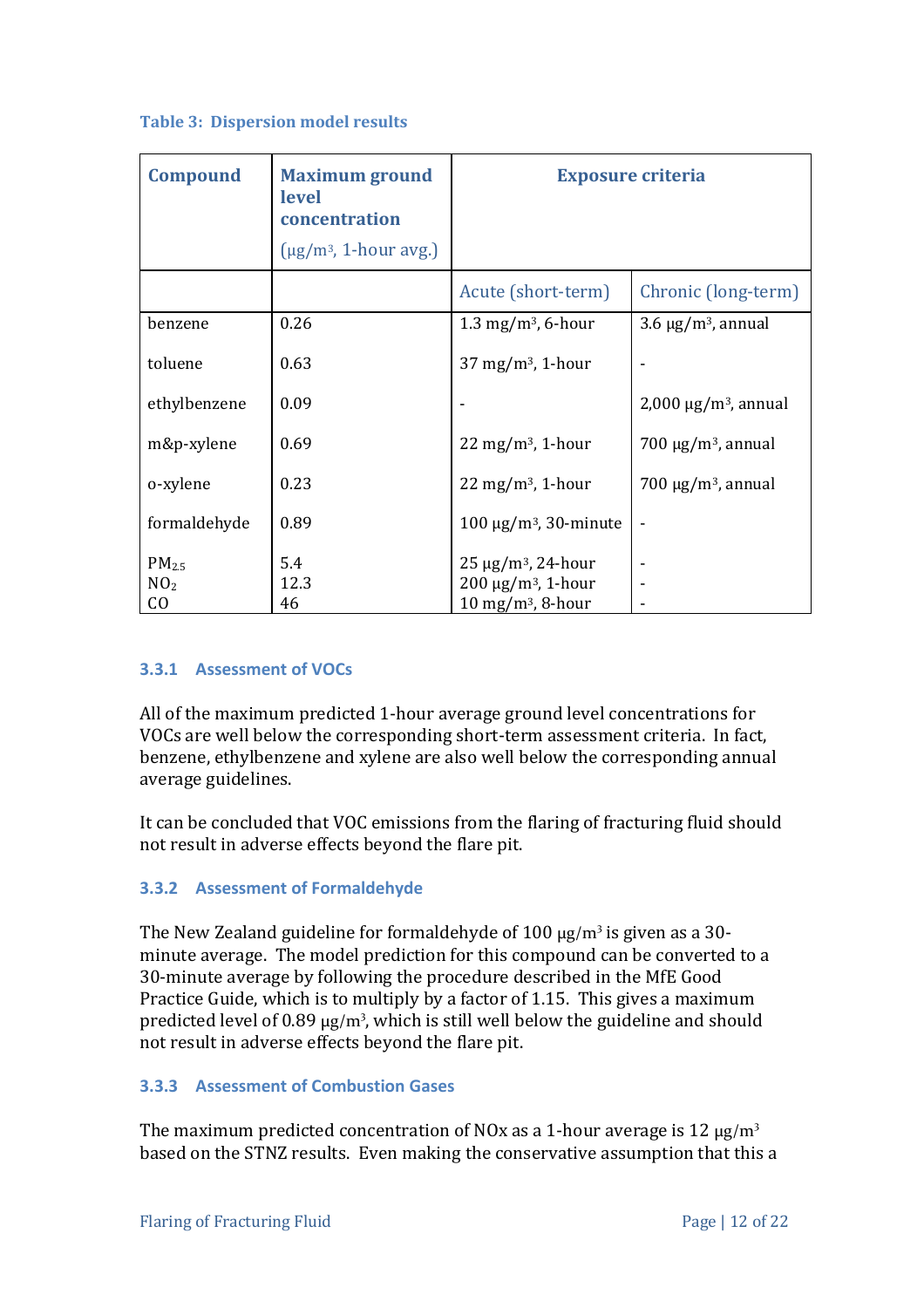100% NO<sub>2</sub>, this level is well below the New Zealand guideline of 200  $\mu$ g/m<sup>3</sup> as a 1-hour average.

The New Zealand guideline for CO is 10 **mg**/m<sup>3</sup> as an 8-hour average. The maximum predicted concentration of 9  $\mu$ g/m $^3$ , even as a 1-hour average, is well below this.

### <span id="page-15-0"></span>**3.3.4 Assessment of Particulate**

Using the STNZ results for TSP (total suspended particulate) gives a maximum predicted concentration of 5.4  $\mu$ g/m<sup>3</sup> as a 1-hour average. The WHO PM2.5 guideline is a 24-hour average, which is difficult to estimate from a 1-hour predicted average. However, even making the conservative assumption that the 24-hour average is the same as the 1-hour average, this is still well below the guideline value of 25  $\mu$ g/m<sup>3</sup>.

As discussed previously, the mass emission rate estimated from the US EPA emission factors is about 25% of the estimate from the STNZ results. Using this value gives a maximum predicted concentration of 1.3  $\mu$ g/m<sup>3</sup>.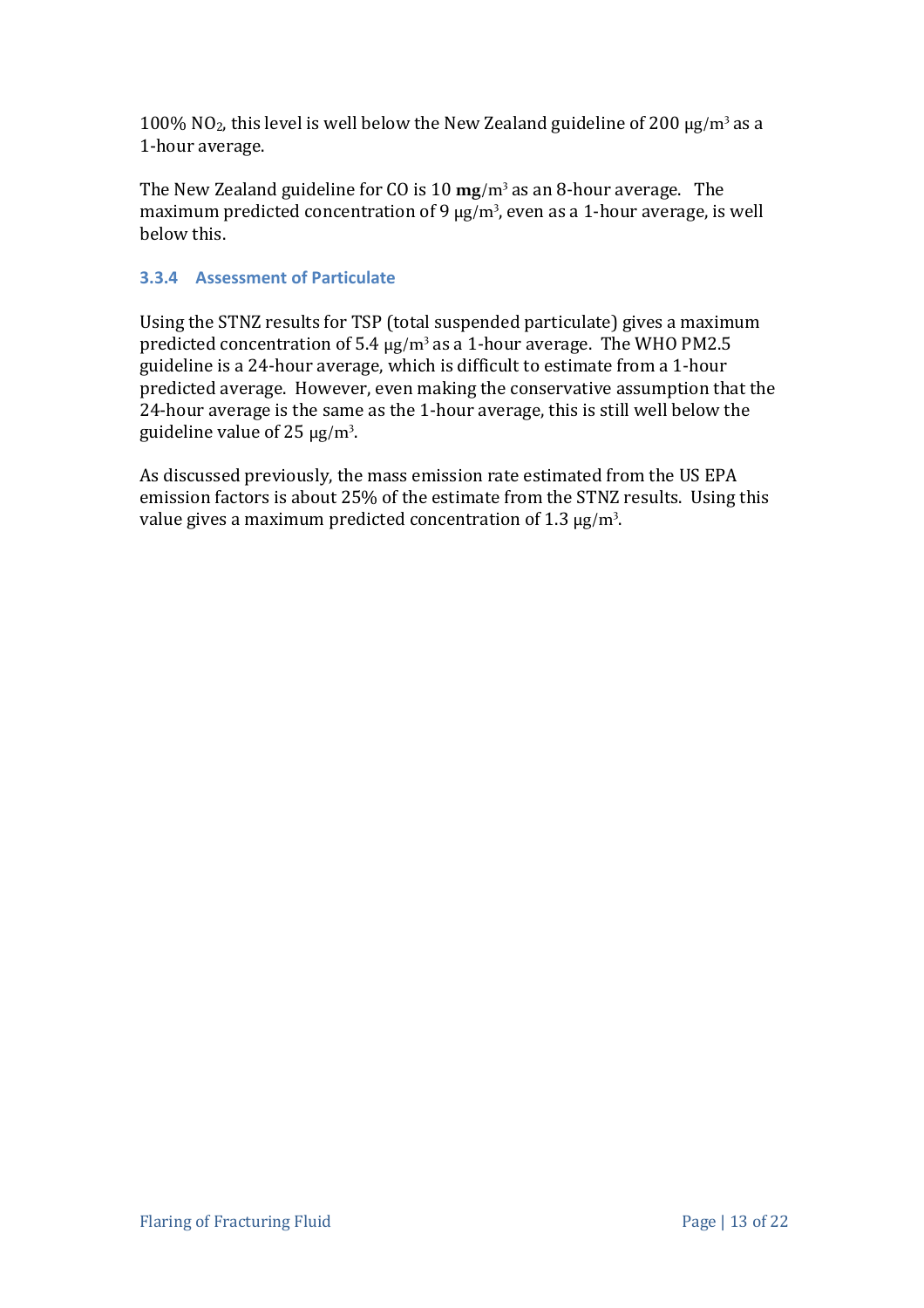### <span id="page-16-0"></span>**4 Discussion and Limitations**

Maximum predicted concentrations from the screening study are well below the relevant guidelines and standards for the pollutants assessed. Many of the assumptions that were made to determine ground level concentrations are conservative or highly conservative, so it is reasonable to conclude that the disposal of fracturing fluid by flaring should not result in any adverse effects beyond the well site.

The Taranaki Regional Air Quality Plan (Taranaki Regional Council, 2011) includes rules that cover discharges from exploration well sites. One requirement is that the well must be at least 300m from the nearest dwelling.

Some limitations apply to this study as follows. However, these are unlikely to affect the above conclusion.

- 1. Some of the data used in the study was from an actual well (Turangi B) in Taranaki. While some parameters may be different at other well sites, the conclusion that there will not be adverse effects should remain valid.
- 2. The accuracy of the methods used to determine mass emission rates is not very high. Estimates were made where possible using more than one method and the highest emission rate was used in the assessment. With the exception of formaldehyde, the agreement between the methods was good considering the likely inaccuracies.
- 3. Flat terrain was assumed in the dispersion modelling. As the maximum ground level concentrations occurred reasonably close to the flare pit (615 m downwind), then it is unlikely that typical topography will significantly affect the model results.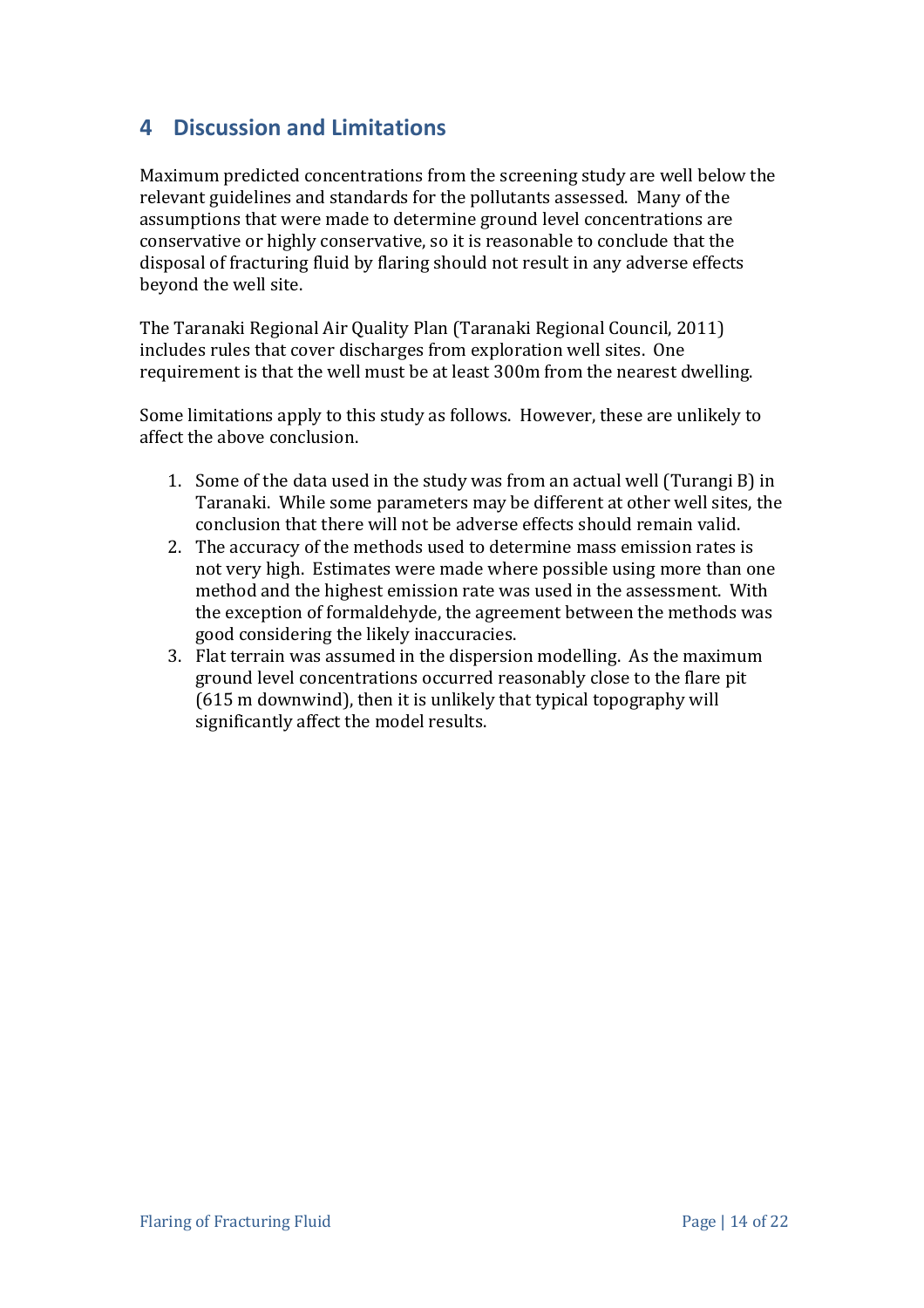## <span id="page-17-0"></span>**References**

- Abbott, N. H., Backshall, D., & Bingham, A. G. (1998). *Assessment of Emissions from Mangahewa Flare Pit.* Auckland: Institute of Environmental Science and Research.
- Boger, W. L., & Kanchan, A. (2012). *Comparative Study of Flare Dispersion Modeling Methodologies.* Dallas: Trinity Consultants.
- Enviroware. (2011). *FLARES*. Retrieved November 23, 2012, from Enviroware Air Quality Consulting: http://www.enviroware.com/portfolio/flares-2/
- Lakes Environmental. (2011). *Screen View™ Freeware*. Retrieved November 2012, from Lakes Environmental: http://www.weblakes.com/products/screen/index.html
- Ministry for the Environment. (2002). *Ambient Air Quality Guidelines 2002 Update.* Wellington: Ministry for the Environment.
- Source Testing New Zealand Ltd. (2012). *Hydraulic Fracturing Liquid Air Discharge Monitoring Report,.* Wellington.
- Taranaki Regional Council. (2011). *Regional Air Quality Plan for Taranaki .* Stratford: Taranaki Regional Council.
- Taranaki Regional Council. (2012). *Investigation of air quality arising from flaring of fracturing fluids- emissions and ambient air quality Technical Report 2012-03.* New Plymouth.
- U. S. Environmental Protection Agency. (1995). *SCREEN3 Model User's Guide.*

World Health Organisation. (2006). *Air Quality Guidelines Update 2005.* Copenhagen.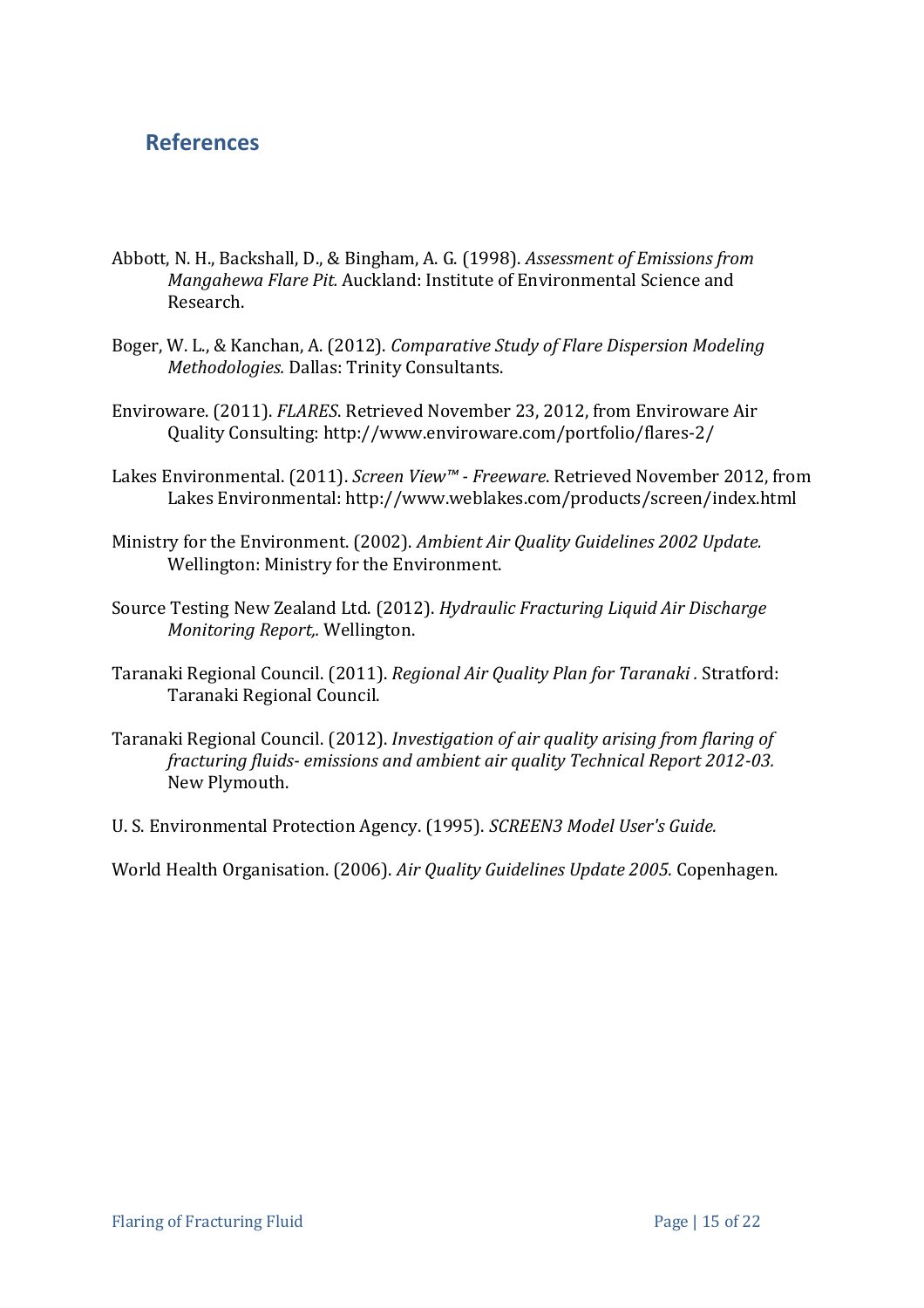# <span id="page-18-0"></span>**5 Appendices**

# <span id="page-18-1"></span>**5.1 Appendix A:** *Flares model settings*

| <b>Model option</b>     | <b>Value or setting</b> |       | <b>Notes</b>                                 |  |
|-------------------------|-------------------------|-------|----------------------------------------------|--|
| Fuel gas mass flow rate | $1741$ kg/h             |       | Maximum from well log                        |  |
| Excess air              | 250%                    |       | Model default                                |  |
| Reference oxygen        | 3%                      |       | Model default                                |  |
| Flare smoking type      | Light smoking           |       | Conservative setting as no<br>smoke observed |  |
| Emission factor for VOC | AP-42 default           |       | Model default                                |  |
| Stream composition      | $CO2$ :                 | $5\%$ | Typical of NZ natural gas                    |  |
|                         | CH4:                    | 90%   |                                              |  |
|                         | C2H6:                   | 5%    |                                              |  |
| Air composition         | Model default           |       |                                              |  |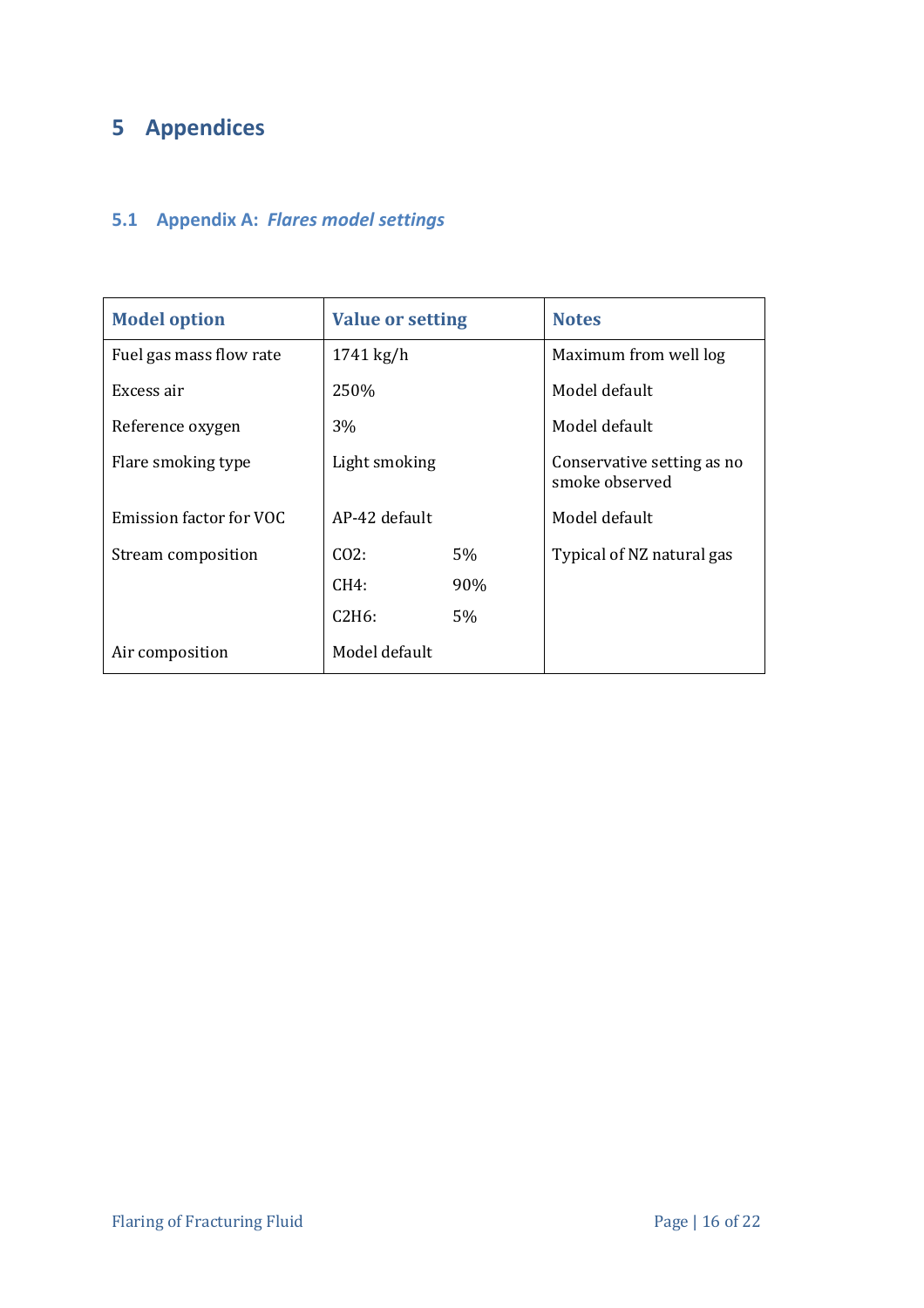```
----------------------------------------------------
Flares is copyright Enviroware srl (2012)
       http://www.enviroware.com
----------------------------------------------------
File created on 23/11/2012 11:28:21 a.m.
-----------------------
SUMMARY OF INPUT VALUES
-----------------------
Fuel gas stream mass flow rate: 1741.00 kg/h
Excess air: 250.0 %
Reference oxygen: 3.0 %
Flare smoking type: LightSmoking
Emission factor for VOC: AP42 value used
Stream composition
H2S: 0 %
H2: 0 %
CO2: 5 %
N2: 0 %
NH3: 0 %
CH4: 90 %
C2H6: 5 %
C3H8: 0 %
iC4H10: 0 %
nC4H10: 0 %
iC5H12: 0 %
nC5H12: 0 %
nC6H14: 0 %
C6H6: 0 %
C7H8: 0 %
C8H10: 0 %
oC8H10: 0 %
nC7H16: 0 %
nC8H18: 0 %
nC9H20: 0 %
nC10H22: 0 %
nC11H24: 0 %
nC12H26: 0 %
nC15H32: 0 %
COS: 0 %
CS2: 0 %
CH4S: 0 %
C2H6S: 0 %
C3H8S: 0 %
C4H10S: 0 %
C2H6S2: 0 %
C6H14S: 0 %
S: 0 %
O2: 0 %
H2O: 0 %
Air composition
N2: 77.3 %
O2: 20.7 %
CO2: 0.031 %
Ar: 0.934 %
```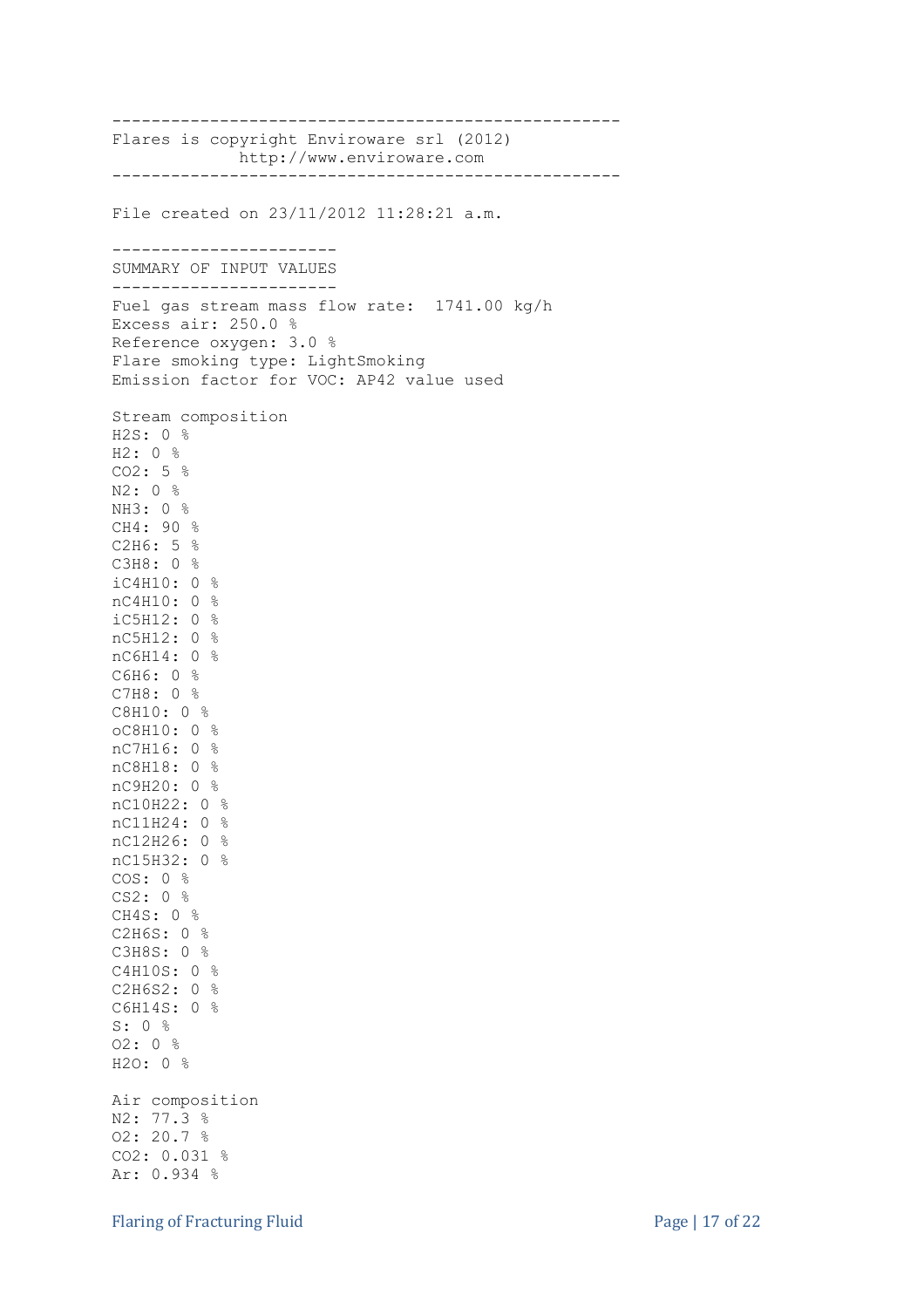H2O: 1.035 %

--------------------- OUTPUT VALUES: STREAM --------------------- Molar weight: 18.14 VOC mass flow rate: 1529.8 kg/h Normal density: 0.810 kg/Nm3 Volume flow rate: 2149.7 Nm3/h Heat released: 21157.9 kW Lower Explosive Limit: 5.085 % Upper Explosive Limit: 17.511 % Mols of C: 1.050000 Mols of H: 3.900000 Mols of O: 0.100000 Mols of N: 0.000000 Mols of S: 0.000000 ----------------------- OUTPUT VALUES: FLUE GAS ----------------------- Molar weight: 28.52 Units of flue gas produced for each unit of fuel gas: 54.287 Mass flow rate: 94513.1 kg/h Normal density: 1.273 kg/Nm3 Volume flow rate: 74227.5 Nm3/h Water content: 5.647 % vol Oxygen content in dry flue gas: 15.539 % vol Dry Volume flow rate: 70035.6 Nm3/h Dry Volume flow rate @ reference O2: 21248.1 Nm3/h SO2 concentration: 0.000 mg/Nm3 Dry SO2 concentration: 0.000 mg/Nm3 Dry SO2 concentration @ reference 02: 0.000 mg/Nm3 SO2 emission rate: 0.000 g/s Dry NOX concentration @ reference O2: 104.817 mg/Nm3 NOX emission rate: 0.619 g/s Dry CO concentration @ reference O2: 570.328 mg/Nm3 CO emission rate: 3.366 g/s Dry VOC concentration @ reference O2: 215.800 mg/Nm3 VOC emission rate: 1.274 g/s Dry PM concentration @ reference O2: 40.000 mg/Nm3 PM emission rate: 0.236 g/s ------------------------------------------------------------------- OUTPUT VALUES: EFFECTIVE STACK PARAMETERS - SCREEN3 EPA METHODOLOGY ------------------------------------------------------------------- Heat lost radiating: 55.0

Sensible heat: 2274060.0 cal/s Buoyancy flux: 84.1 m4/s3 Effective diameter: 1.5 m Additional geometrical height: 7.3 m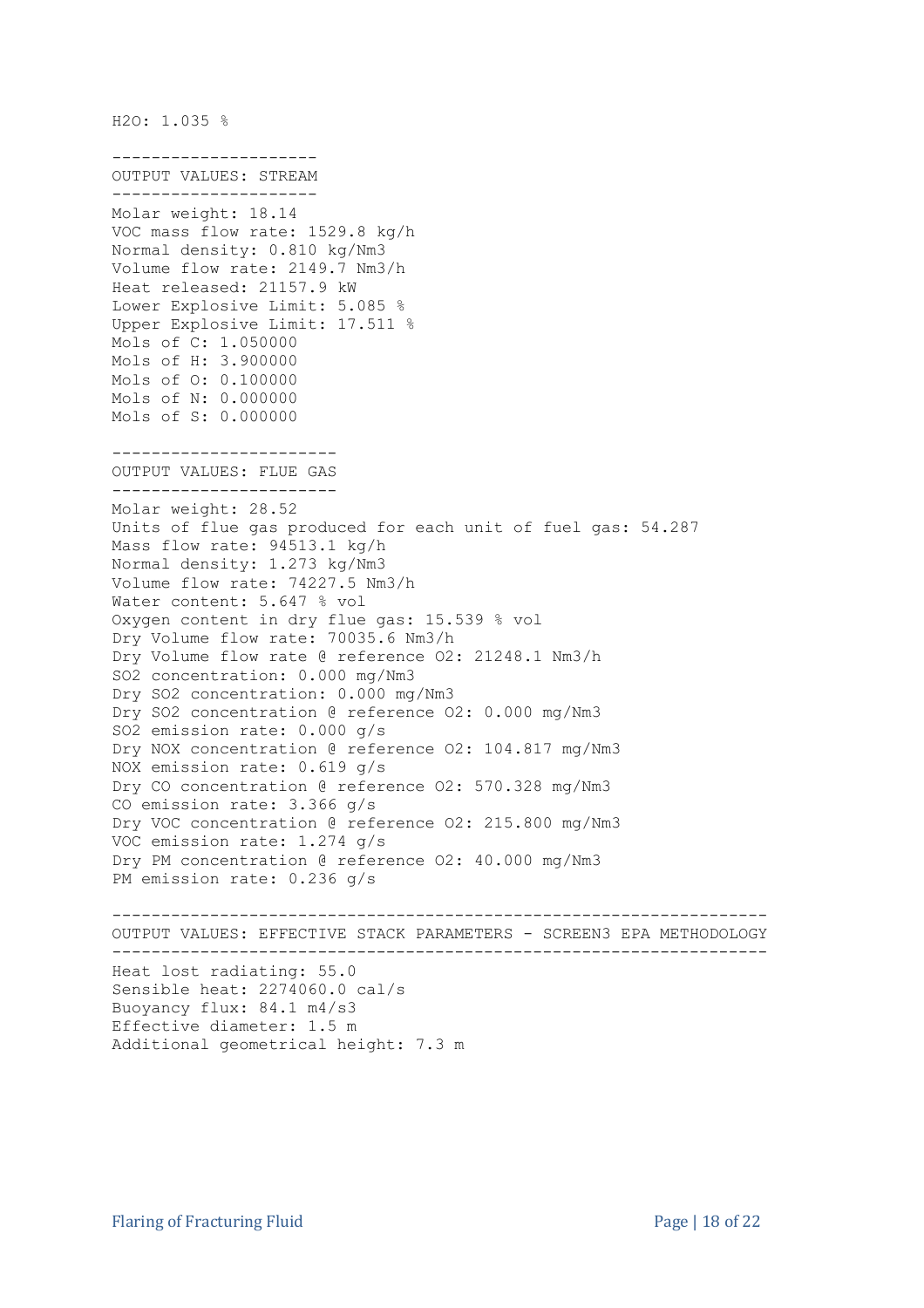------------------------------------------------------------ OUTPUT VALUES: EFFECTIVE STACK PARAMETERS - TCEQ METHODOLOGY ------------------------------------------------------------ Heat lost radiating: 20.4 Sensible heat: 4020350.0 cal/s Buoyancy flux: 148.8 m4/s3 Effective diameter: 2.0 m Additional geometrical height: 0.0 m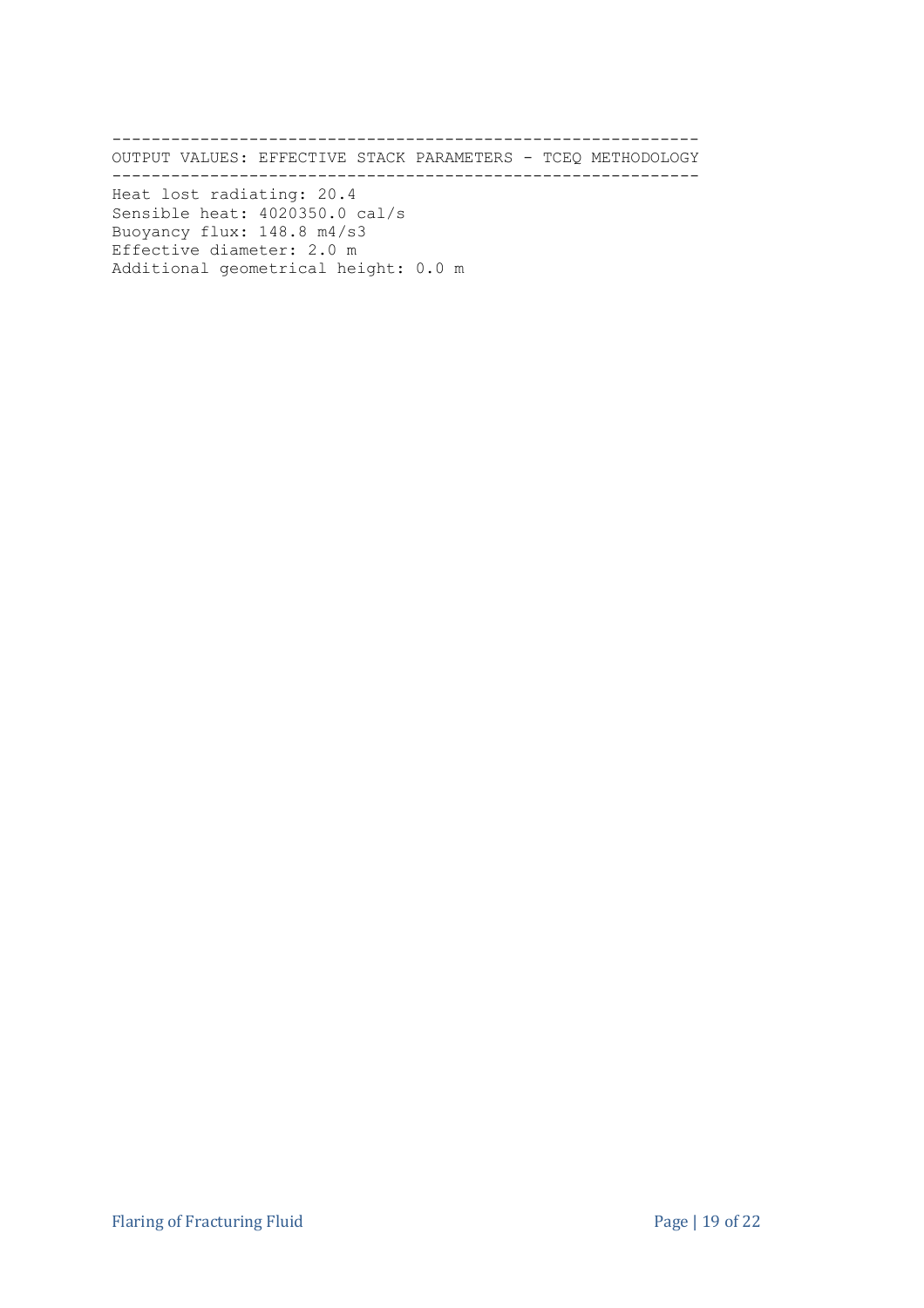#### <span id="page-22-0"></span>*5.2* **Appendix B:** *SCREEN 3 output*

11/29/12

 17:30:19 \*\*\* SCREEN3 MODEL RUN \*\*\* \*\*\* VERSION DATED 96043 \*\*\* C:\Lakes\Screen View\Flare1.scr SIMPLE TERRAIN INPUTS: SOURCE TYPE  $=$  FLARE  $EMISSION RATE (G/S) = 1.00000$ FLARE STACK HEIGHT (M) = 0.0000 TOT HEAT RLS  $(CAL/S)$  = 0.505688E+07 RECEPTOR HEIGHT (M) = 0.0000 RECEPTOR HEIGHT (M) = 0.0000<br>URBAN/RURAL OPTION = RURAL<br>EFF RELEASE HEIGHT (M) = 7.3016 EFF RELEASE HEIGHT  $(M) =$ BUILDING HEIGHT (M) = 0.0000<br>MIN HORIZ BLDG DIM (M) = 0.0000 MIN HORIZ BLDG DIM  $(M) =$  $MAX$  HORIZ BLDG DIM  $(M)$  = 0.0000 THE REGULATORY (DEFAULT) MIXING HEIGHT OPTION WAS SELECTED. THE REGULATORY (DEFAULT) ANEMOMETER HEIGHT OF 10.0 METERS WAS ENTERED. BUOY. FLUX = 83.845 M\*\*4/S\*\*3; MOM. FLUX = 51.127 M\*\*4/S\*\*2. \*\*\* FULL METEOROLOGY \*\*\* \*\*\*\*\*\*\*\*\*\*\*\*\*\*\*\*\*\*\*\*\*\*\*\*\*\*\*\*\*\*\*\*\*\* \*\*\* SCREEN AUTOMATED DISTANCES \*\*\* \*\*\*\*\*\*\*\*\*\*\*\*\*\*\*\*\*\*\*\*\*\*\*\*\*\*\*\*\*\*\*\*\*\* \*\*\* TERRAIN HEIGHT OF 0. M ABOVE STACK BASE USED FOR FOLLOWING DISTANCES \*\*\* DIST CONC U10M USTK MIX HT PLUME SIGMA SIGMA (M) (UG/M\*\*3) STAB (M/S) (M/S) (M) HT (M) Y (M) Z (M) DWASH ------- ---------- ---- ----- ----- ------ ------ ------ ------ ----- 50. 0.5382E-01 6 1.0 1.0 10000.0 115.25 27.24 27.19 NO 100. 0.3196 6 1.0 1.0 10000.0 115.25 31.11 30.93 NO 200. 0.3372 6 1.0 1.0 10000.0 115.25 31.80 31.11 NO 300. 1.869 4 20.0 20.0 6400.0 33.41 23.05 12.90 NO 400. 3.917 4 20.0 20.0 6400.0 33.41 29.95 16.21 NO 500. 5.050 4 20.0 20.0 6400.0 33.41 36.69 19.35 NO 600. 5.387 4 20.0 20.0 6400.0 33.41 43.31 22.37 NO 700. 5.280 4 20.0 20.0 6400.0 33.41 49.82 25.30 NO 800. 4.963 4 20.0 20.0 6400.0 33.41 56.13 27.92 NO 900. 4.591 4 20.0 20.0 6400.0 33.41 62.38 30.50 NO 1000. 4.213 4 20.0 20.0 6400.0 33.41 68.58 33.05 NO 1100. 5.280<br>
1100. 4.963<br>
1100. 4.591<br>
1100. 3.858<br>
1100. 3.858<br>
1100. 3.858<br>
1100. 20.0 20.0 6400.0 33.41<br>
1100. 3.858<br>
1100. 20.0 20.0 6400.0 33.41<br>
1100. 3.858<br>
1100. 20.0 20.0 6400.0 33.41<br>
1100. 3.858<br>
1100. 20.0 20.0 1200. 3.551 4 15.0 15.0 4800.0 43.60 81.12 37.59 NO 1300. 3.350 4 15.0 15.0 4800.0 43.60 87.16 39.43 NO 1400. 3.159 4 15.0 15.0 4800.0 43.60 93.15 41.22 NO 1500. 2.978 4 15.0 15.0 4800.0 43.60 99.10 42.98 NO 1600. 2.809 4 15.0 15.0 4800.0 43.60 105.02 44.69 NO 1700. 2.652 4 15.0 15.0 4800.0 43.60 110.91 46.37 NO 1800. 2.506 4 15.0 15.0 4800.0 43.60 116.76 48.03 NO 1900. 2.393 4 10.0 10.0 3200.0 62.50 123.14 51.02 NO 2000. 2.317 4 10.0 10.0 3200.0 62.50 128.91 52.57 NO MAXIMUM 1-HR CONCENTRATION AT OR BEYOND 50. M: 615. 5.392 4 20.0 20.0 6400.0 33.41 44.35 22.85 NO DWASH= MEANS NO CALC MADE (CONC = 0.0) DWASH=NO MEANS NO BUILDING DOWNWASH USED

DWASH=HS MEANS HUBER-SNYDER DOWNWASH USED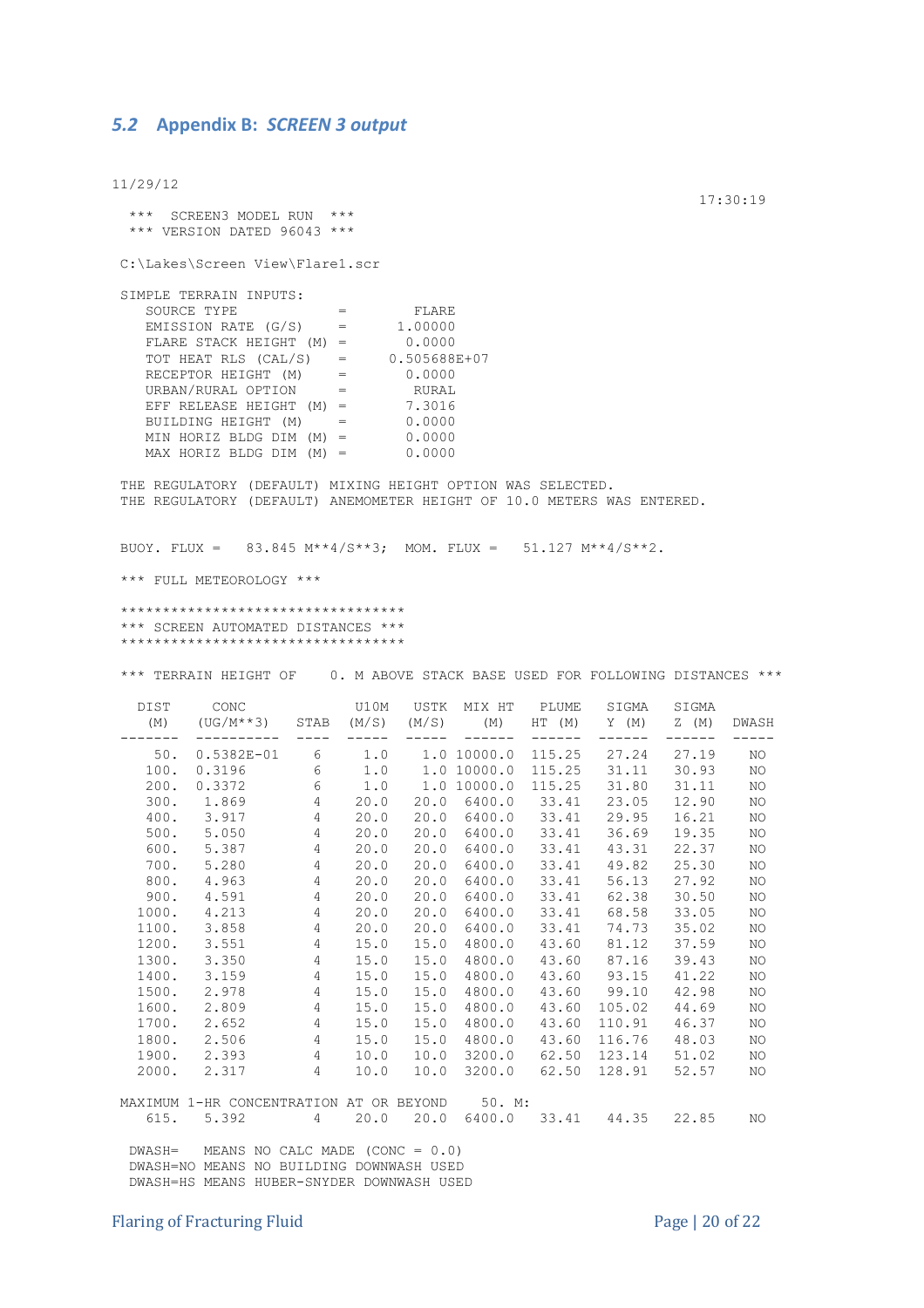DWASH=SS MEANS SCHULMAN-SCIRE DOWNWASH USED DWASH=NA MEANS DOWNWASH NOT APPLICABLE, X<3\*LB

#### \*\*\*\*\*\*\*\*\*\*\*\*\*\*\*\*\*\*\*\*\*\*\*\*\*\*\*\*\*\*\*\*\*\*\*\*\*\*\* \*\*\* SUMMARY OF SCREEN MODEL RESULTS \*\*\* \*\*\*\*\*\*\*\*\*\*\*\*\*\*\*\*\*\*\*\*\*\*\*\*\*\*\*\*\*\*\*\*\*\*\*\*\*\*\*

| CALCULATION    | MAX CONC    | DIST TO | TERRAIN |
|----------------|-------------|---------|---------|
| PROCEDURE      | $(UG/M**3)$ | MAX (M) | HT (M)  |
| SIMPLE TERRAIN | 5.392       | 615.    | $\cap$  |

\*\*\*\*\*\*\*\*\*\*\*\*\*\*\*\*\*\*\*\*\*\*\*\*\*\*\*\*\*\*\*\*\*\*\*\*\*\*\*\*\*\*\*\*\*\*\*\*\*\*\* \*\* REMEMBER TO INCLUDE BACKGROUND CONCENTRATIONS \*\* \*\*\*\*\*\*\*\*\*\*\*\*\*\*\*\*\*\*\*\*\*\*\*\*\*\*\*\*\*\*\*\*\*\*\*\*\*\*\*\*\*\*\*\*\*\*\*\*\*\*\*